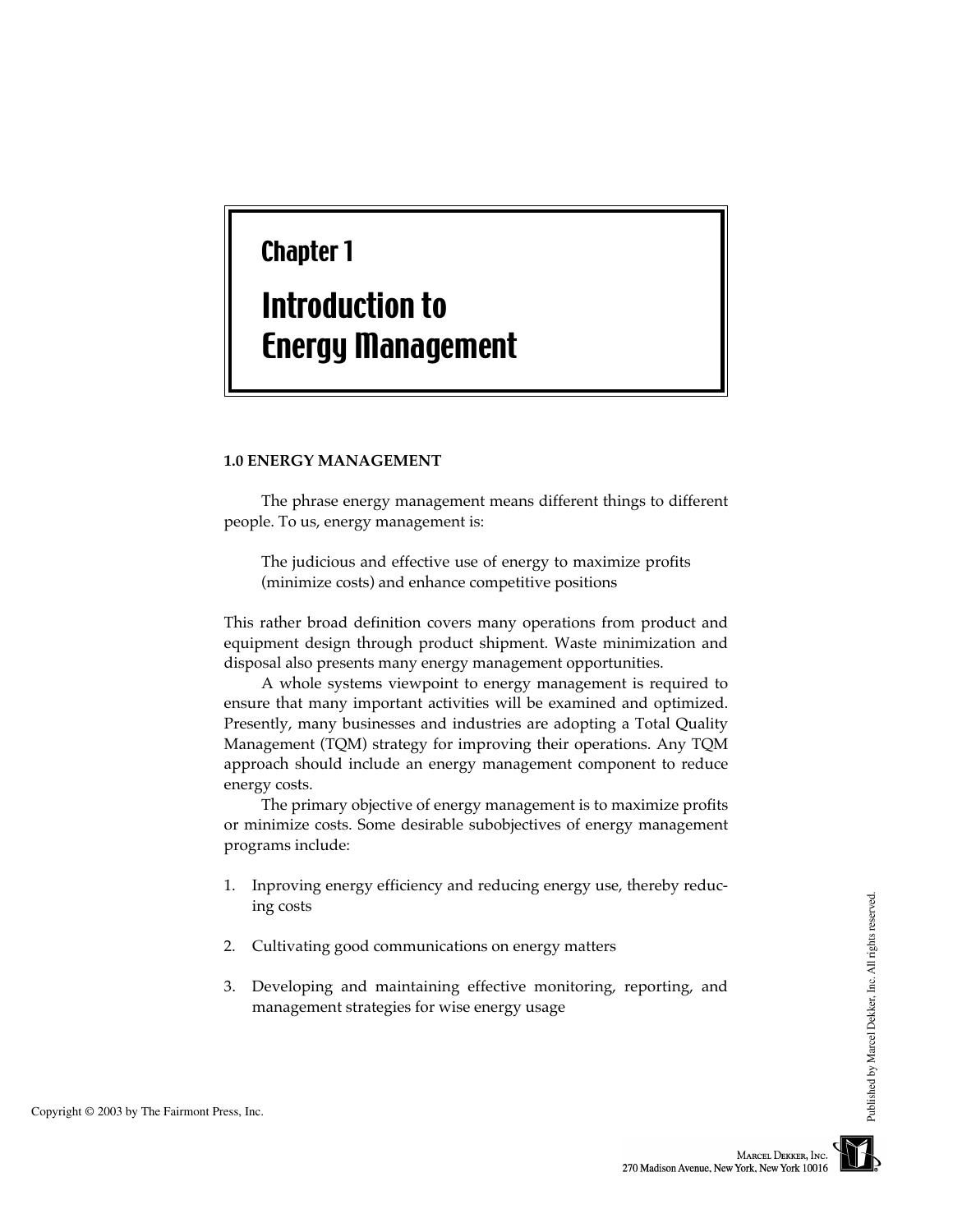- 4. Finding new and better ways to increase returns from energy investments through research and development
- 5. Developing interest in and dedication to the energy management program from all employees
- 6. Reducing the impacts of curtailments, brownouts, or any interruption in energy supplies

Although this list is not exhaustive, these six are sufficient for our purposes. However, the sixth objective requires a little more explanation.

Curtailments occur when a major supplier of an energy source is forced to reduce shipments or allocations (sometimes drastically) because of severe weather conditions and/or distribution problems. For example, natural gas is often sold to industry relatively inexpensively, but on an interruptible basis. That is, residential customers and others on noninterruptible schedules have priority, and those on interruptible schedules receive what is left. This residual supply is normally sufficient to meet industry needs, but periodically gas deliveries must be curtailed.

Even though curtailments do not occur frequently, the cost associated with them is so high—sometimes a complete shutdown is necessary—that management needs to be alert in order to minimize the negative effects. There are several ways of doing this, but the method most often employed is the storage and use of a secondary or standby fuel. Number 2 fuel oil is often stored on site and used in boilers capable of burning either natural gas (primary fuel) or fuel oil (secondary fuel). Then when curtailments are imposed, fuel oil can be used. Naturally, the cost of equipping boilers with dual fire capability is high, as is the cost of storing the fuel oil. However, these costs are minuscule compared to the cost of forced shutdown. Other methods of planning for curtailments include production scheduling to build up inventories, planned plant shutdowns, or vacations during curtailment-likely periods, and contingency plans whereby certain equipment, departments, etc., can be shut down so critical areas can keep operating. All these activities must be included in an energy management program.

Although energy conservation is certainly an important part of energy management, it is not the only consideration. Curtailment-contingency planning is certainly not conservation, and neither are load shedding or power factor improvement, both of which will be discussed later on in this chapter. To concentrate solely on conservation would preclude some of the most important activities—often those with the largest savings opportunity.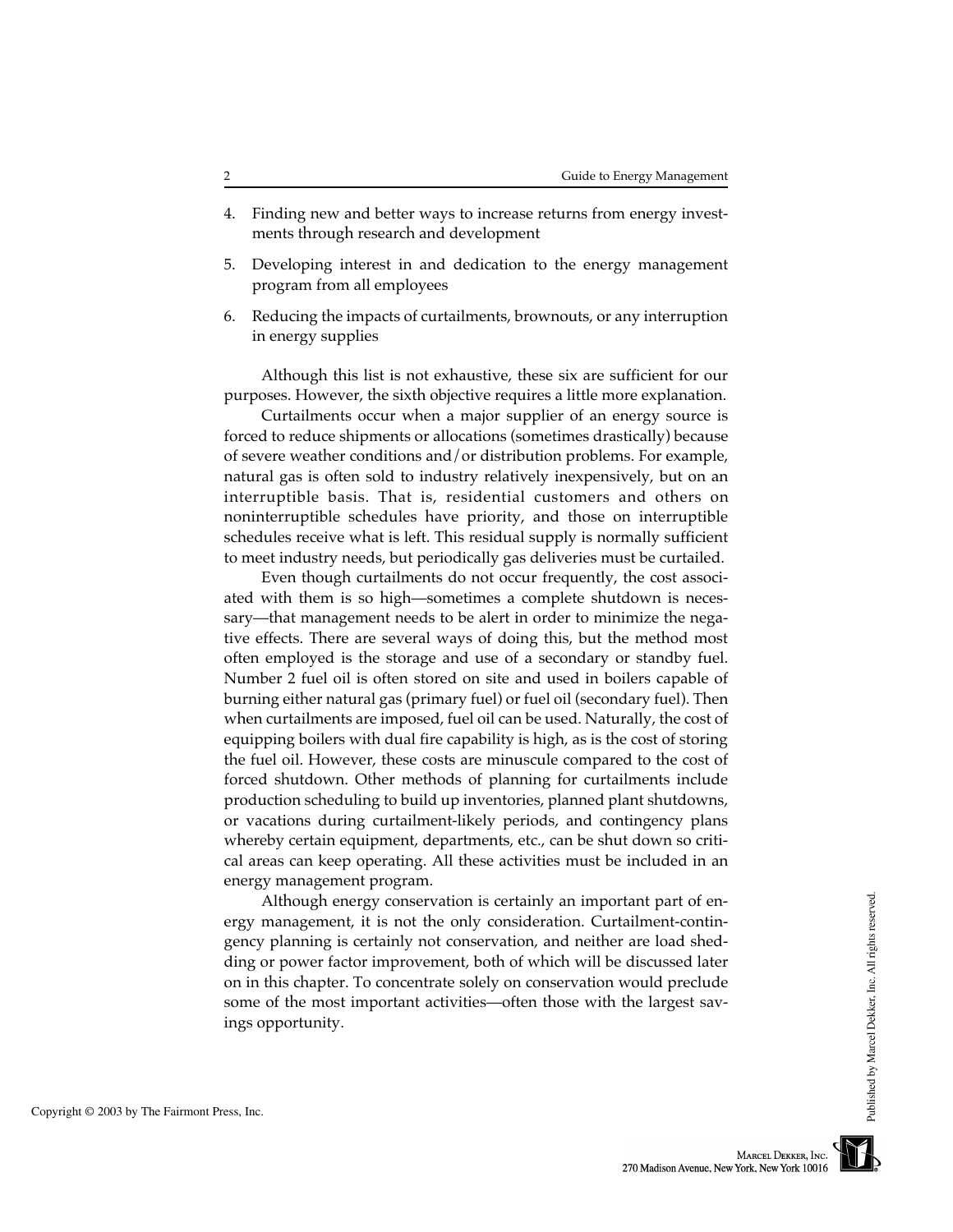# **1.1 THE NEED FOR ENERGY MANAGEMENT**

#### **1.1.1 Economics**

The American free enterprise system operates on the necessity of profits, or budget allocations in the case of nonprofit organizations. Thus, any new activity can be justified only if it is cost effective; that is, the net result must show a profit improvement or cost reduction greater than the cost of the activity. Energy management has proven time and time again that it is cost effective.

An energy cost savings of 5-15 percent is usually obtained quickly with little to no required capital expenditure when an aggressive energy management program is launched. An eventual savings of 30 percent is common, and savings of 50, 60, and even 70 percent have been obtained. These savings all result from retrofit activities. New buildings designed to be energy efficient often operate on 20 percent of the energy (with a corresponding 80 percent savings) normally required by existing buildings. In fact, for most manufacturing and other commercial organizations *energy management is one of the most promising profit improvement-cost reduction programs available today.*

#### **1.1.2 National Good**

Energy management programs are vitally needed today. One important reason is that energy management helps the nation face some of its biggest problems. The following statistics will help make this point.\*

• Growth in U.S. energy use:

It took 50 years (1900-1950) for total annual U.S. energy consumption to go from 4 million barrels of oil equivalent (MBOE) per day to 16 MBOE. It took only 20 years (1950-1970) to go from 16 to 32 MBOE. This rapid growth in energy use slowed in the early 1970's, but took a spurt in the late 1970's, reaching almost 40 MBOE in 1979. Energy use slowed again in the early 1980's and dropped to 35 MBOE in 1983. Economic growth in the mid 1980's returned the use to 40 MBOE in 1988. Energy use remained fairly steady at just over 40 MBOE in the late 1980's, but started growing in the 1990's. By the end of 1996, energy use was up to almost 45 MBOE, and in 2000, 49.4 MBOE per day.

• Comparison with other countries: With only 5 percent of the world's population, the United States

<sup>\*</sup>These statistics come from numerous sources, mostly government publications from the Energy Information Administration or from the U.S. Statistical Abstract.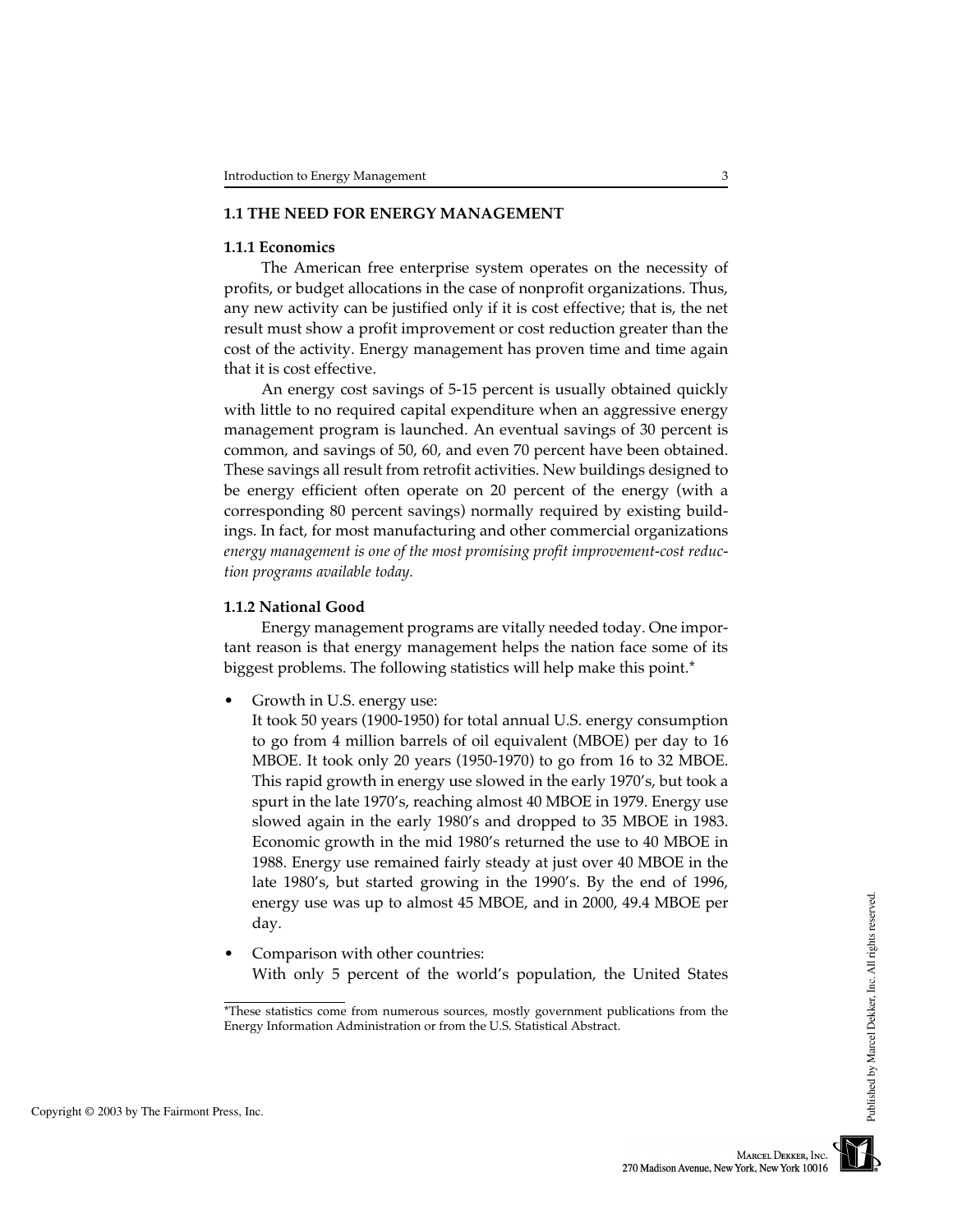consumes about 25 percent of its energy and produces about 25 percent of the world's gross national product (GNP). However, some nations such as Japan, West Germany, and Sweden produce the same or greater GNP per capita with significantly less energy than the United States.

• U.S. energy production:

Domestic crude oil production peaked in 1970 at just over 10 million barrels per day (MBD), and has fallen slowly since then to just over 5.8 MBD in 2000. Domestic gas production peaked in 1973 at just over 24 trillion cubic feet (TCF) per year. Gas production remained fairly steady between 1988 and 1992 at about 21-22 TCF per year. Deregulation has improved our domestic production in the short run, but in the long run we continue to face decreasing domestic output. Since 1992, production rose in 1998, and reached a level of 24.5 TCF per year. However, in 2000 it fell to 19 TCF per year.

Cost of imported oil:

Annual average prices per barrel for imported crude oil rapidly escalated from \$3.00 in the early 1970's to \$12 in 1973-1974 and to \$37 in 1981. Since 1981 prices have fallen from this peak, and dropped to about \$12 in 1986. From 1986 to 1996, prices ranged from about \$12 to \$22 a barrel, with a short spike in prices during the 1989-90 Gulf War. Prices dropped to \$10 in 1998, and have since risen back to about \$26.

Reliance on imported oil:

The United States has been a net importer of oil since 1947. In 1970 the bill for this importation was only \$3 billion; by 1978 it was \$42 billion; by 1979, \$60 billion; and by 1981, \$80 billion, even though the volume imported was less than in 1979. This imported oil bill has severely damaged our trade balance and weakened the dollar in international markets. In 1985 the bill for oil imports fell to a low of \$37 billion. It climbed to almost \$64 billion in 1990. In 1996 it was just over \$61 billion, but with lower prices after 1996, it was just over \$50 billion in 1998. But, with higher prices in 2000, it was \$119 billion.

In addition to these discouraging statistics, there are a host of major environmental problems, as well as economic and industrial competitiveness problems, that came to the forefront of public concern in the late 1980's. Reducing energy use can help minimize these problems by:

• Reducing acid rain. Lake acidification and deforestation have been the greatest effects of acid rain from the combustion of fossil fuels containing significant amounts of sulfur, such as coal and some oil.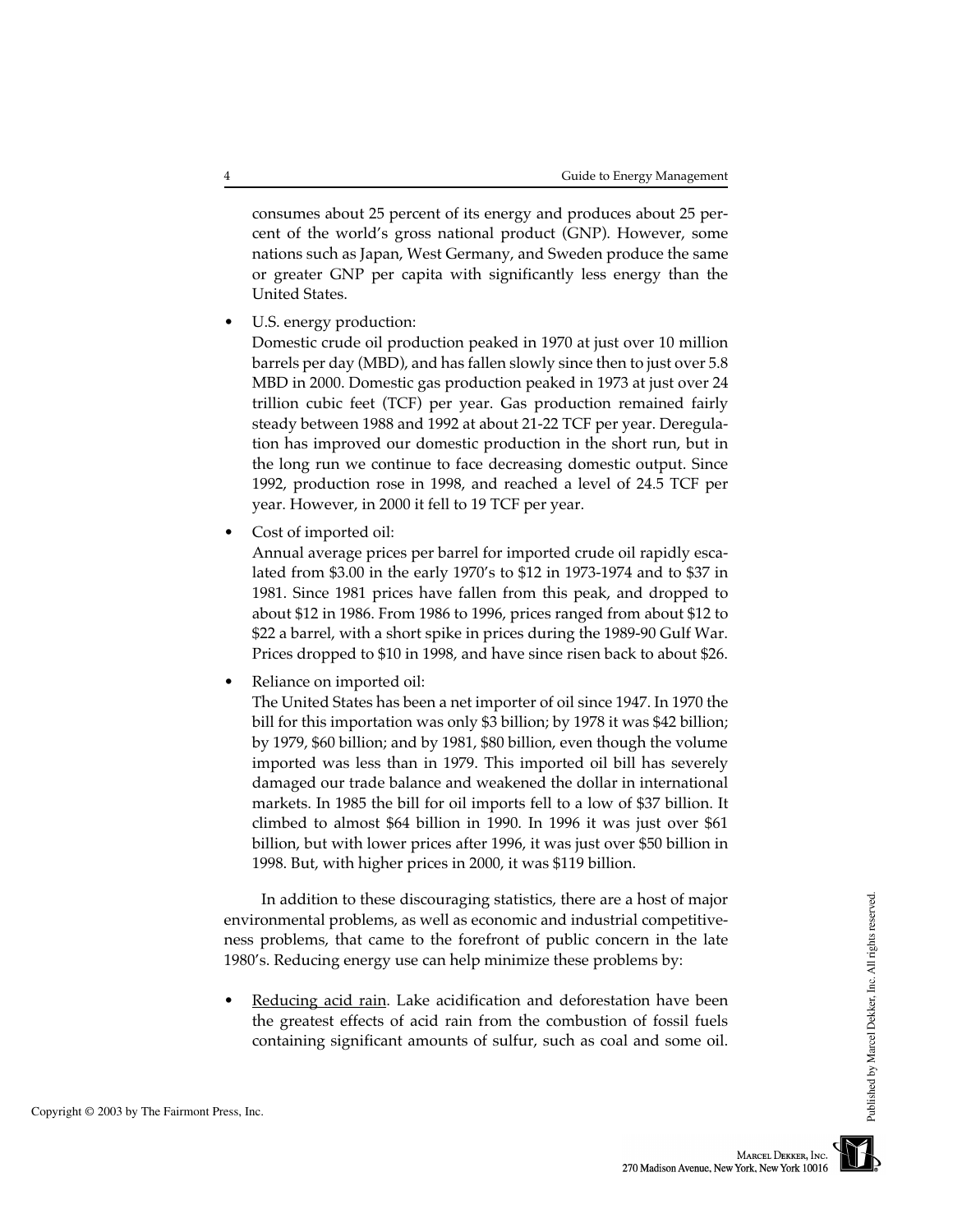The Clean Air Act Amendments of 1990 will restrict the future emission of sulfur dioxide to the level emitted in 1980.

- <span id="page-4-0"></span>Limiting global climate change. Carbon dioxide, the main contributor to potential global climate change, is produced by the combustion of fossil fuel, primarily to provide transportation and energy services. In 1992, many countries of the world adopted limitations on carbon dioxide emissions.
- Limiting ozone depletion. In the U.S., about half of the CFC's—which have been associated with ozone depletion—are used in providing energy services through refrigeration and air conditioning, and in manufacturing insulation. Recent international agreements will substantially phase out the use of CFC's in industrialized countries by the year 1996.
- Improving national security. Oil imports directly affect the energy security and balance of payments of our country. These oil imports must be reduced for a secure future, both politically and economically.
- Improving U.S. competitiveness. The U.S. spends about 9 percent of its gross national product for energy—a higher percentage than many of its foreign competitors. This higher energy cost amounts to a surtax on U.S. goods and services.
- **Helping other countries.** The fall of the Berlin Wall in 1989 and the emergence of market economies in many Eastern European countries is leading to major changes in world energy supplies and demands. These changes significantly affect our nation, and provide us an economic impetus to help these countries greatly improve their own energy efficiencies and reduce their energy bills.

There are no easy answers. Each of the possibilities discussed below has its own problems.

- Many look to coal as the answer. Yet coal burning produces sulfur dioxide and carbon dioxide, which produce acid rain and potential global climate change.
- Synfuels require strip mining, incur large costs, and place large demands for water in arid areas. On-site coal gasification plants associated with gas-fired, combined-cycle power plants are presently being demonstrated by several electric utilities. However, it remains to be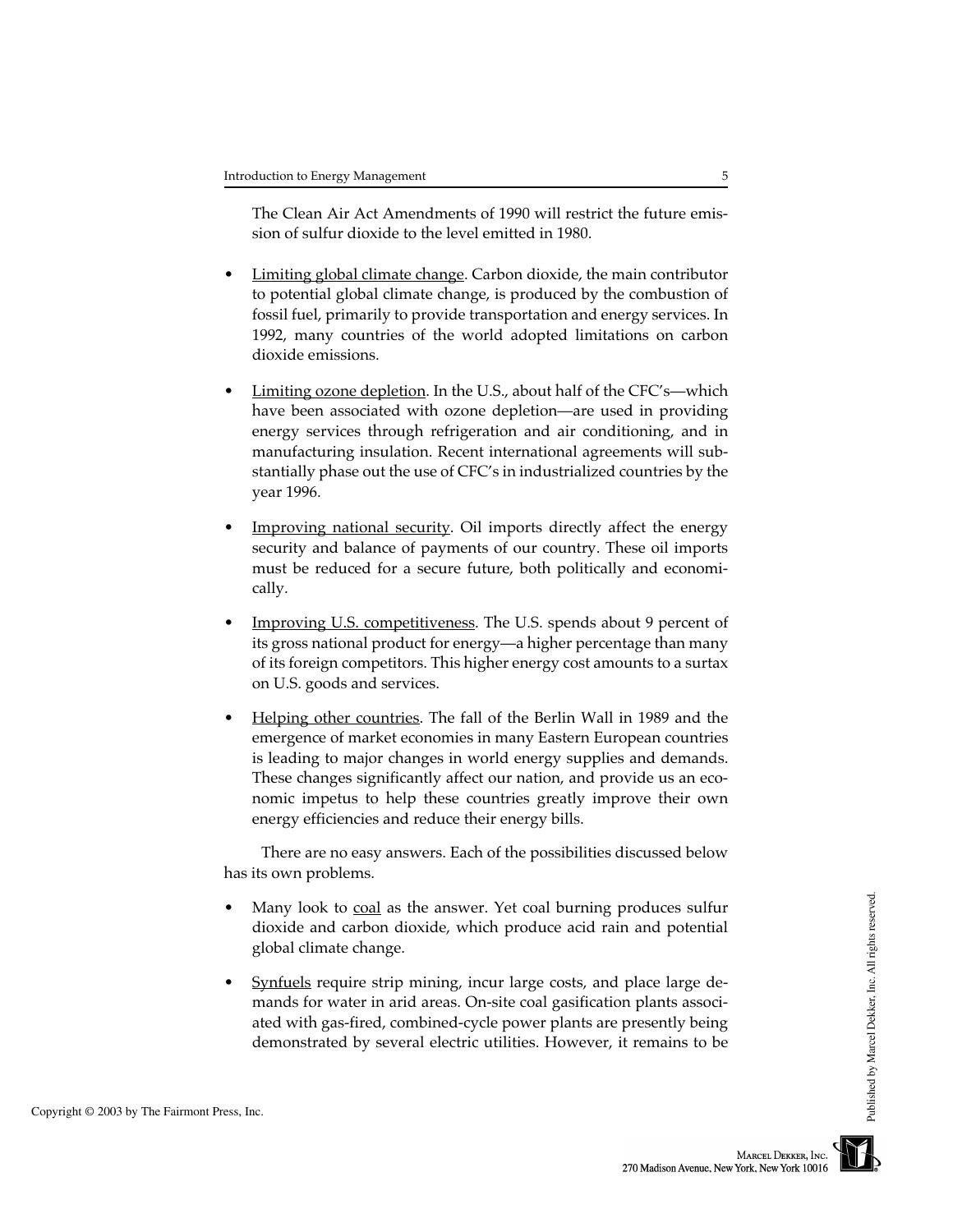seen if these units can be built and operated in a cost-effective and environmentally acceptable manner.

- Solar-generated electricity, whether generated through photovoltaics or thermal processes, is still more expensive than conventional sources and has large land requirements. Technological improvements are occurring in both these areas, and costs are decreasing. Sometime in the near future, these approaches may become costeffective.
- Biomass energy is also expensive, and any sort of monoculture would require large amounts of land. Some fear total devastation of forests. At best, biomass can provide only a few percentage points of our total needs without large problems.
- Wind energy has technological "noise" and aesthetic problems that probably can be overcome, but it too is very expensive. In addition, it is only feasible in limited geographic regions.
- Alcohol production from agricultural products raises perplexing questions about using food products for energy when large parts of the world are starving. Newer processes for producing ethanol from wood waste are just being tested, and may offer some significant improvements in this limitation.
- Fission has the well-known problems of waste disposal, safety, and a short time span with existing technology. Without breeder reactors we will soon run out of fuel, but breeder reactors dramatically increase the production of plutonium—a raw material for nuclear bombs.
- Fusion seems to be everyone's hope for the future, but many claim that we do not know the area well enough yet to predict its problems. When available commercially, fusion may very well have its own style of environmental-economical problems.

The preceding discussion paints a rather bleak picture. Our nation and our world are facing severe energy problems and there appears to be no simple answers.

Time and again energy management has shown that it can substantially reduce energy costs and energy consumption. This saved energy can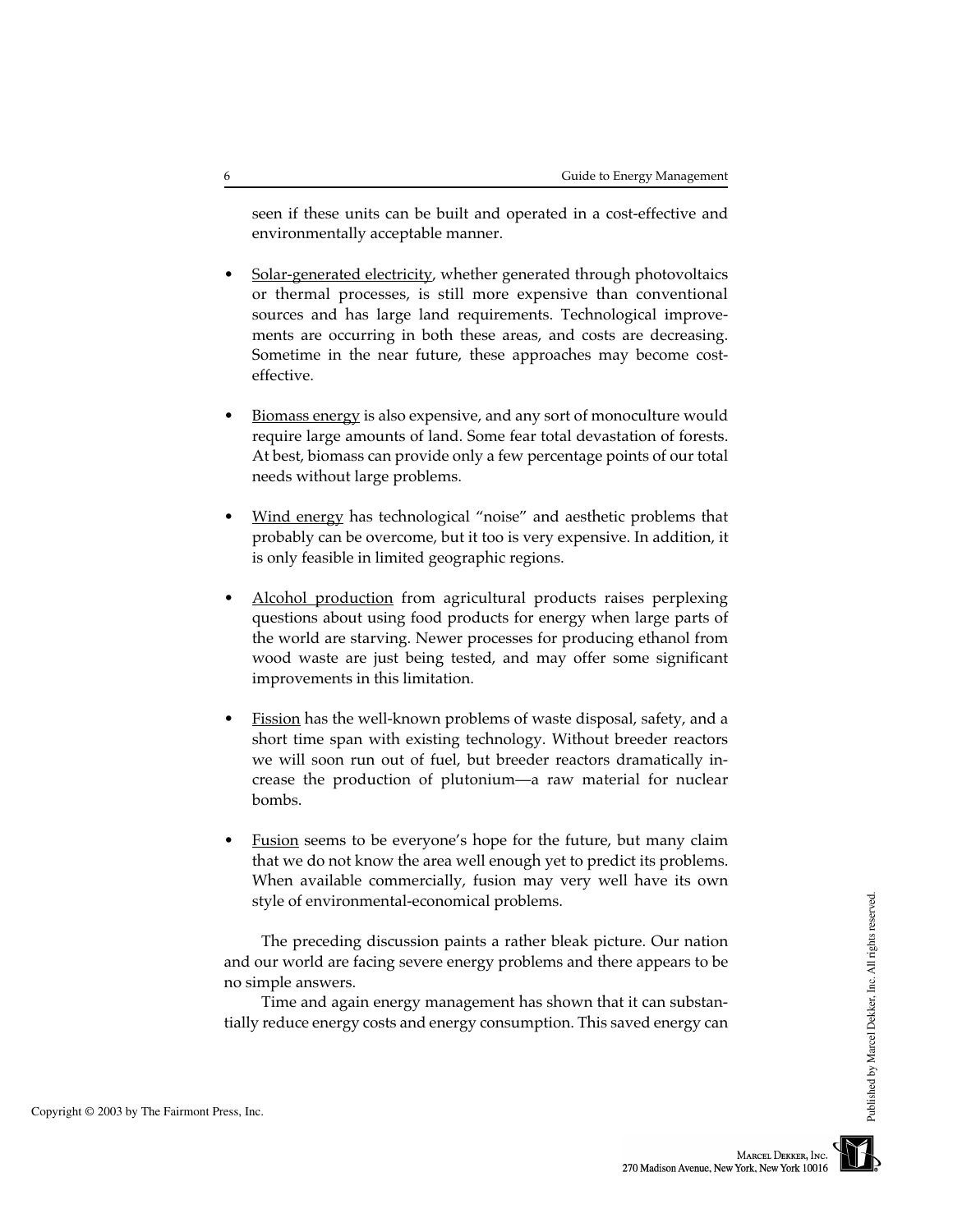be used elsewhere, so one energy source not mentioned in the preceding list is energy management. In fact, energy available from energy management activities has almost always proven to be the most economical source of "new" energy. Furthermore, energy management activities are more gentle to the environment than large-scale energy production, and they certainly lead to less consumption of scarce and valuable resources. Thus, although energy management cannot solve all the nation's problems, *perhaps it can ease the strain on our environment and give us time to develop new energy sources.*

The value of energy management is clear. There is an increased need for engineers who are adequately trained in the field of energy management, and a large number of energy management jobs are available. This text will help you prepare for a career which will be both exciting and challenging.

# **1.2 ENERGY BASICS FOR ENERGY MANAGERS**

An energy manager must be familiar with energy terminology and units of measure. Different energy types are measured in different units. Knowing how to convert from one measurement system to another is essential for making valid comparisons. The energy manager must also be informed about the national energy picture. The historical use patterns as well as the current trends are important to an understanding of options available to many facilities.

# **1.2.1 Energy Terminology, Units and Conversions**

Knowing the terminology of energy use and the units of measure is essential to developing a strong energy management background. Energy represents the ability to do work, and the standard engineering measure for energy used in this book is the British thermal unit, or Btu. One Btu is the amount of energy needed to raise the temperature of one pound of water one degree Fahrenheit. In more concrete terms, one Btu is the energy released by burning one kitchen match head, according to the U.S. Energy Information Agency. The energy content of most common fuels is well known, and can be found in many reference handbooks. For example, a gallon of gasoline contains about 125,000 Btu and a barrel of oil contains about 5,100,000 Btu. A short listing of the average energy contained in a number of the most common fuels, as well as some energy unit conversions is shown below i[n Table 1-1.](#page-7-0)

Electrical energy is also measured by its ability to do work. The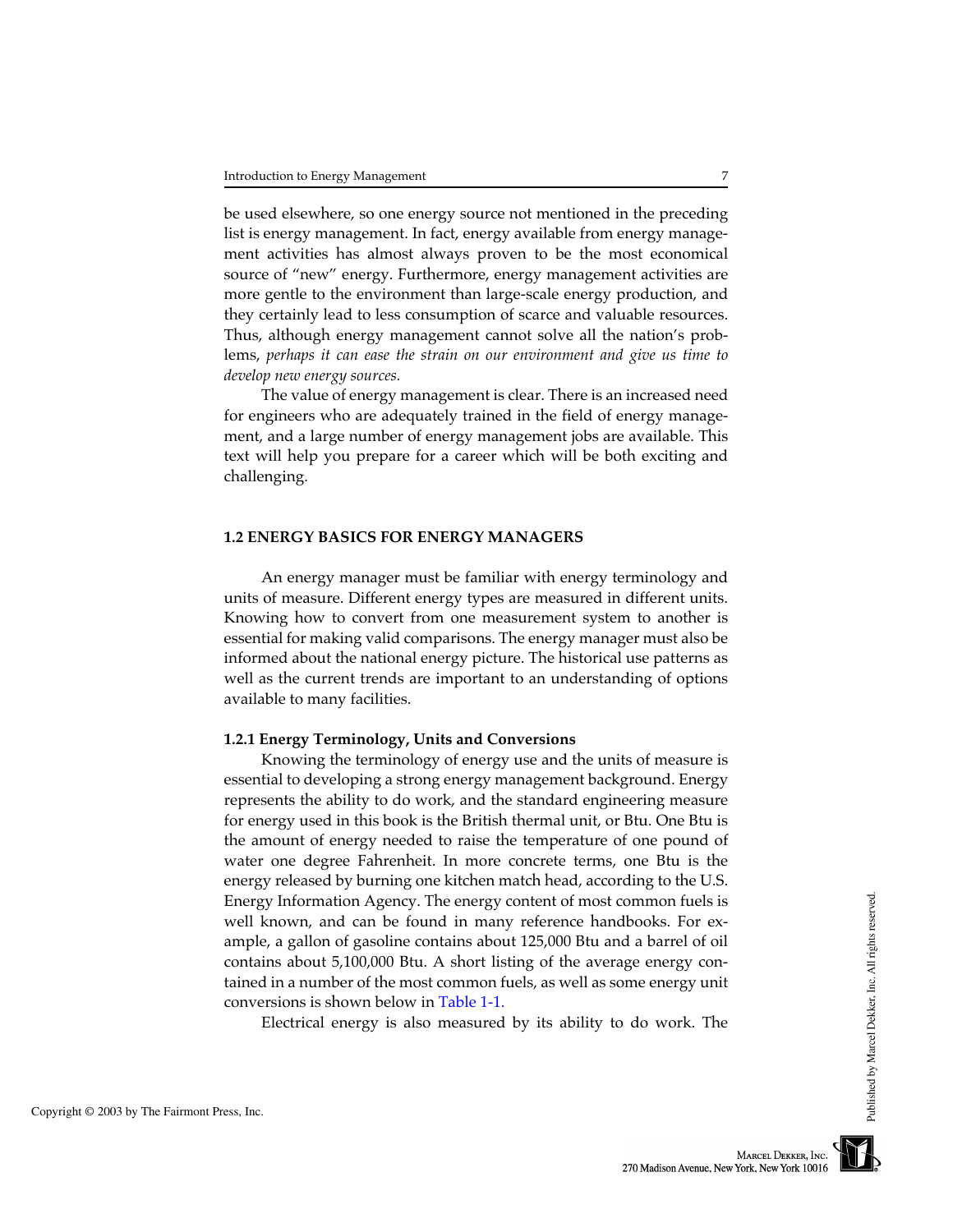# **Table 1-1 Energy Units and Energy Content of Fuels**

<span id="page-7-0"></span>

| 1 kWh                         | 3412 Btu                         |
|-------------------------------|----------------------------------|
| 1 ft <sup>3</sup> natural gas | 1000 Btu                         |
| 1 Ccf natural gas             | 100 ft <sup>3</sup> natural gas  |
| 1 Mcf natural gas             | 1000 ft <sup>3</sup> natural gas |
| 1 therm natural gas           | 100,000 Btu                      |
| 1 barrel crude oil            | 5,100,000 Btu                    |
| 1 ton coal                    | 25,000,000 Btu                   |
| 1 gallon gasoline             | 125,000 Btu                      |
| 1 gallon #2 fuel oil          | 140,000 Btu                      |
| 1 gallon LP gas               | 95,000 Btu                       |
| 1 cord of wood                | 30,000,000 Btu                   |
| 1 MBtu                        | 1000 Btu                         |
| 1 MMBtu                       | $10^6$ Btu                       |
| 1 Quad                        | $10^{15}$ Btu                    |
| 1 MW                          | $10^6$ watts                     |

traditional unit of measure of electrical energy is the kilowatt-hour; in terms of Btu's, one kilowatt-hour (kWh) is equivalent to 3412 Btu. However, when electrical energy is generated from steam turbines with boilers fired by fossil fuels such as coal, oil or gas, the large thermal losses in the process mean that it takes about 10,000 Btu of primary fuel to produce one kWh of electrical energy. Further losses occur when this electrical energy is then transmitted to its point of ultimate use. Thus, although the electrical energy at its point of end-use always contains 3412 Btu per kWh, it takes considerably more than 3412 Btus of fuel to produce a kWh of electrical energy.

# **1. 2. 2 Energy Supply and Use Statistics**

Any energy manager should have a basic knowledge of the sources of energy and the uses of energy in the United States. Both our national energy policy and much of our economic policy are dictated by these supply and use statistics. [Figure 1-1](#page-8-0) shows the share of total U.S. energy supply provided by each major source. [Figure 1-2](#page-8-0) represents the percentage of total energy consumption by each major end-use sector.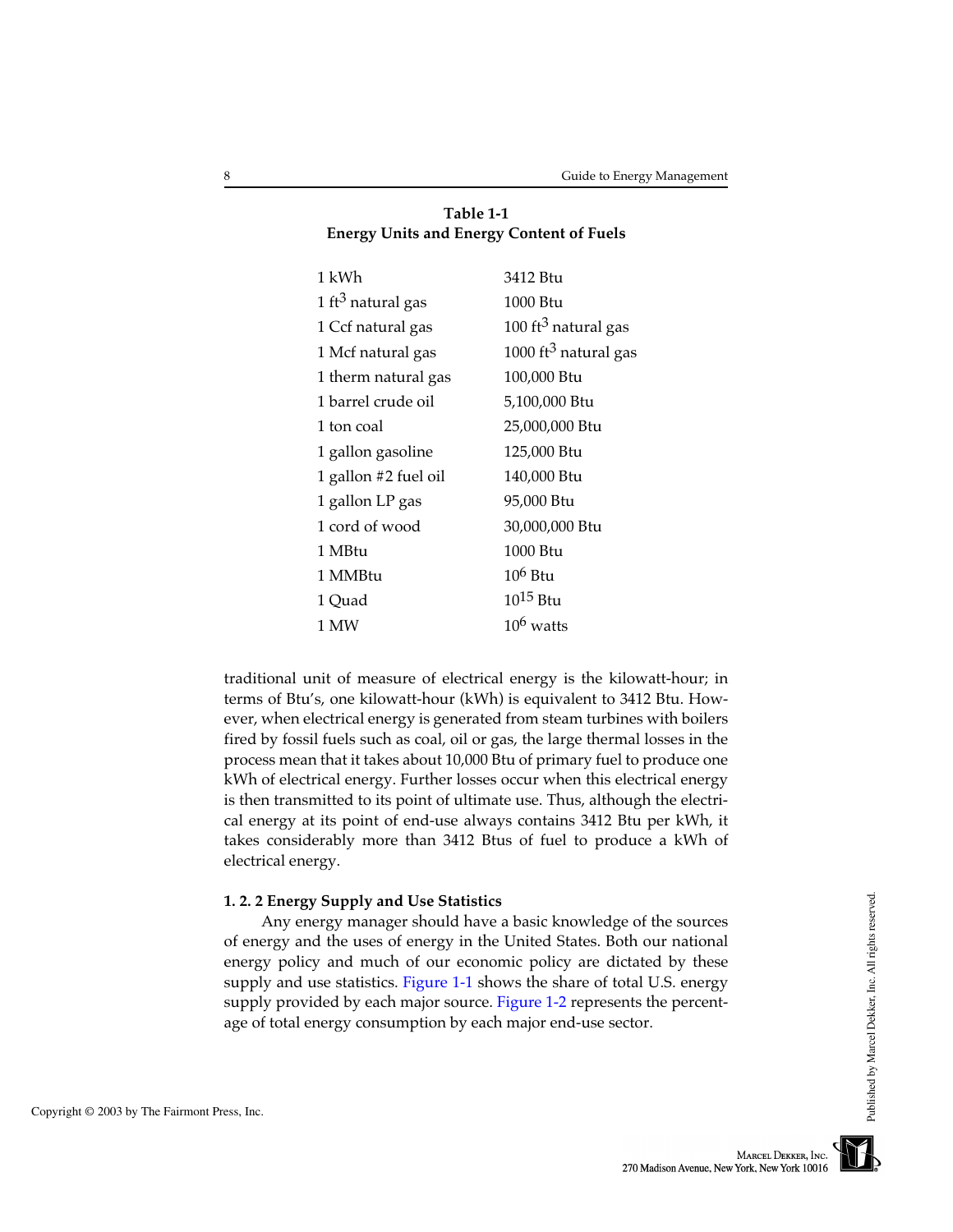<span id="page-8-0"></span>

# **1.2.3 Energy Use in Commercial Businesses**

One question frequently asked by facility energy managers is "How does energy use at my facility compare to other facilities in general, and to other facilities that are engaged in the same type of operation?" [Figure 1-3](#page-9-0) shows general energy usage in commercial facilities, and Figure 1-4 shows their electricity use. While individual facilities may differ significantly from these averages, it is still helpful to know what activities are likely to consume the most energy. This provides some basis for a comparison to other facilities—both energy wasting and energy efficient. In terms of priority of action for an energy management program, the largest areas of energy consumption should be examined first. The greatest savings will almost always occur from examining and improving the areas of greatest use.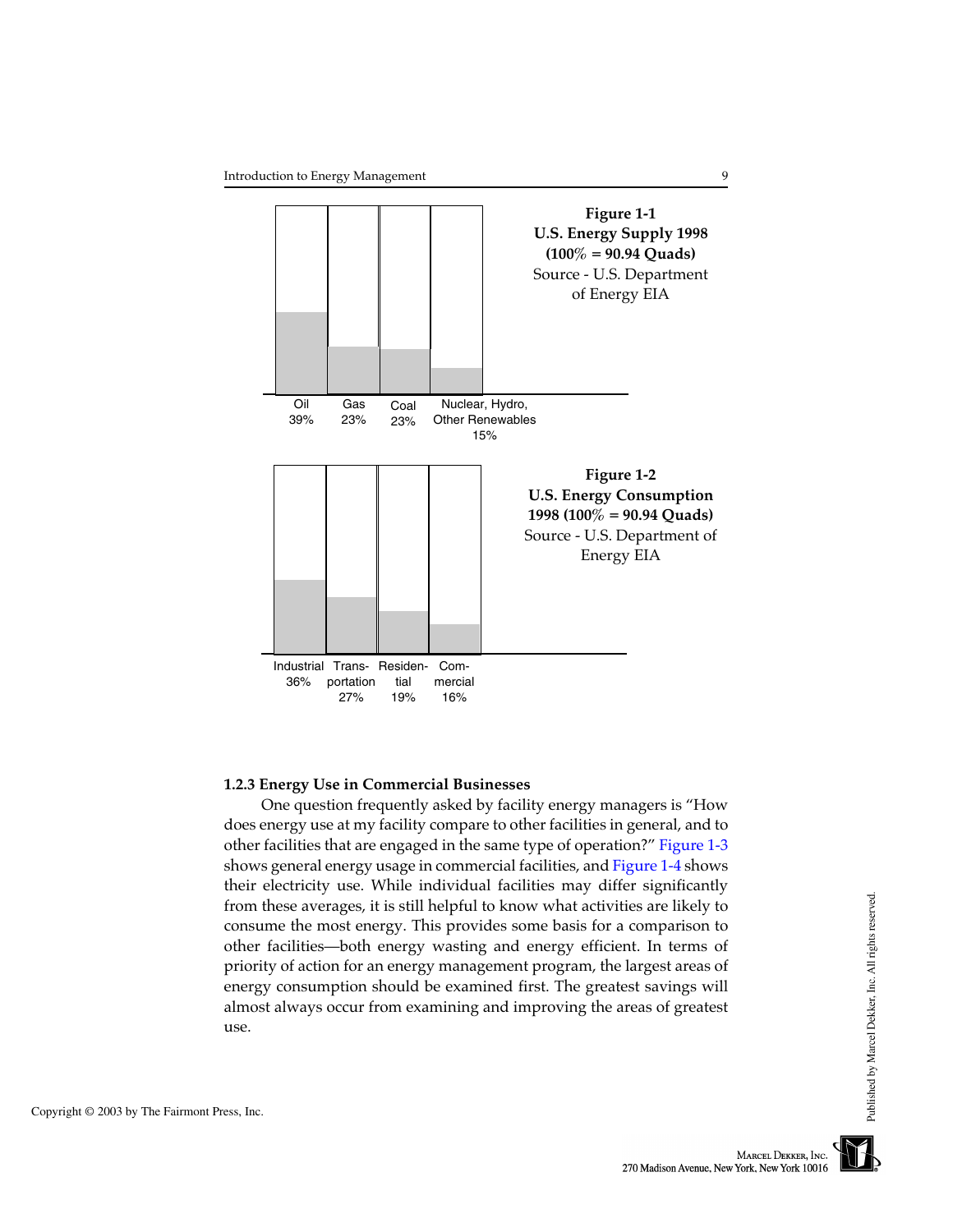<span id="page-9-0"></span>



The commercial sector uses about 15 percent of all the primary energy consumed in the United States, at a cost of over 70 billion dollars each year [1]. On an end-use basis, natural gas and oil constitute about 50 percent of the commercial energy use, mainly for space heating. Over 47 percent of the energy use is in the form of electricity for lighting, air conditioning, ventilation, and some space heating. Although electricity provides slightly less than half of the end-use energy used by a commercial facility, it represents well over half of the cost of the energy needed to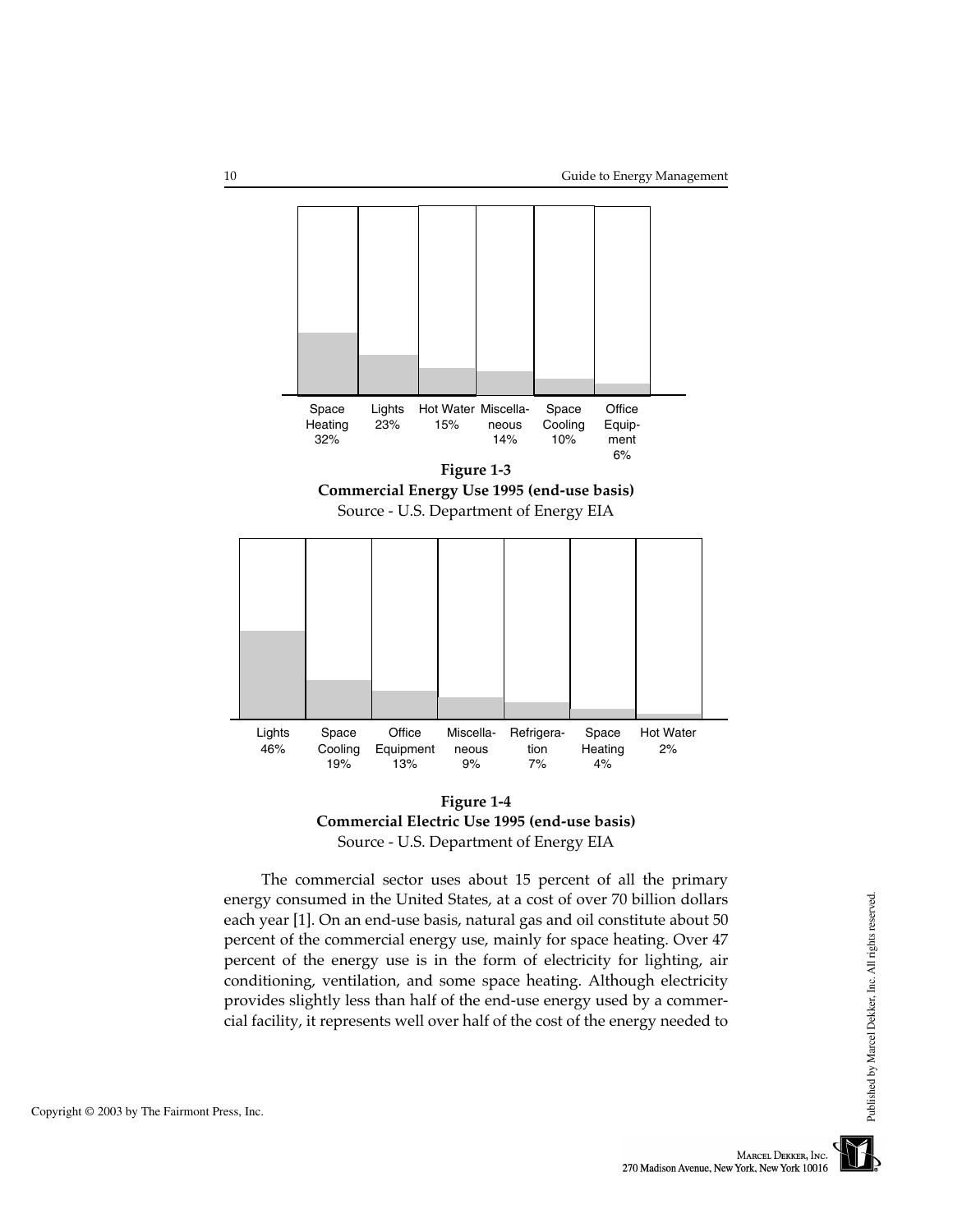operate the facility. Lighting is the predominant use of electricity in commercial buildings, and accounts for over one-third of the cost of electricity.

Commercial activity is very diverse, and this leads to greatly varying energy intensities depending on the nature of the commercial facility. Recording energy use in a building or a facility of any kind and providing a history of this use is necessary for the successful implementation of an energy management program. A time record of energy use allows analysis and comparison so that results of energy productivity programs can be determined and evaluated.

# **1.2.4 Energy Use in Industry**

The industrial sector—consisting of manufacturing, mining, agriculture and construction activities—consumes over one-third of the nation's primary energy use, at an annual cost of \$100 billion [2]. Industrial energy use is shown in Figure 1-5 and industrial electricity use is shown in [Figure](#page-11-0) [1-6.](#page-11-0)

Manufacturing companies, which use mechanical or chemical processes to transform materials or substances into new products, account for about 85 percent of the total industrial sector use. The "big three" in energy use are petroleum, chemicals and primary metals; these industries together consume over one-half of all industrial energy. The "big five," which add the pulp and paper industry, as well as the stone, clay and glass group, together account for 70 percent of all industrial sector energy consumption.

According to the U.S. Energy Information Administration, energy efficiency in the manufacturing sector improved by 25 percent over the



**Figure 1-5 Industrial Energy Use (end-use basis)** Source - U.S. Department of Energy EIA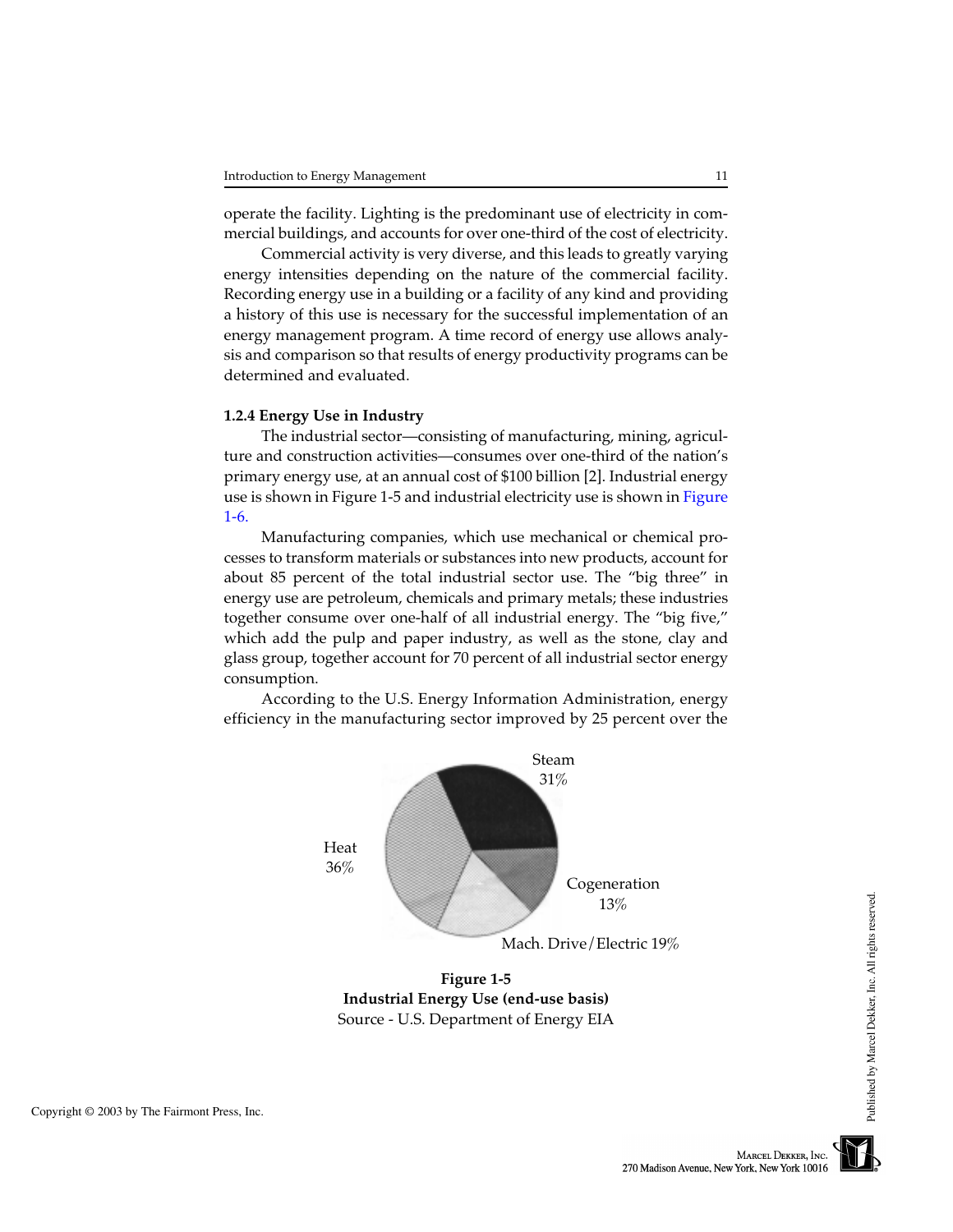<span id="page-11-0"></span>

**Figure 1-6 Industrial Electricity Use (end-use basis)** Source - Federal Energy Management Agency

period 1980 to 1985 [3]. During that time, manufacturing energy use declined 19 percent, and output increased 8 percent. These changes resulted in an overall improvement in energy efficiency of 25 percent. However, the "big five" did not match this overall improvement; although their energy use declined 21 percent, their output decreased by 5 percent—resulting in only a 17 percent improvement in energy efficiency during 1980- 1985. This five year record of improvement in energy efficiency of the manufacturing sector came to an end, with total energy use in the sector growing by 10 percent from 1986 to 1988. Manufacturing energy use stayed constant for 1989 and 1990, and was still the same in 1998.

Restoring the record of energy efficiency improvements will require both re-establishing emphasis on energy management and making capital investments in new plant processes and facilities improvements. Reducing our energy costs per unit of manufactured product is one way that our country can become more competitive in the global industrial market. It is interesting to note that Japan—one of our major industrial competitors has a law that every industrial plant must have a full-time energy manager [4].

# **1.3 DESIGNING AN ENERGY MANAGEMENT PROGRAM**

#### **1.3.1 Management Commitment**

The most important single ingredient for successful implementation and operation of an energy management program is commitment to the program by top management. Without this commitment, the program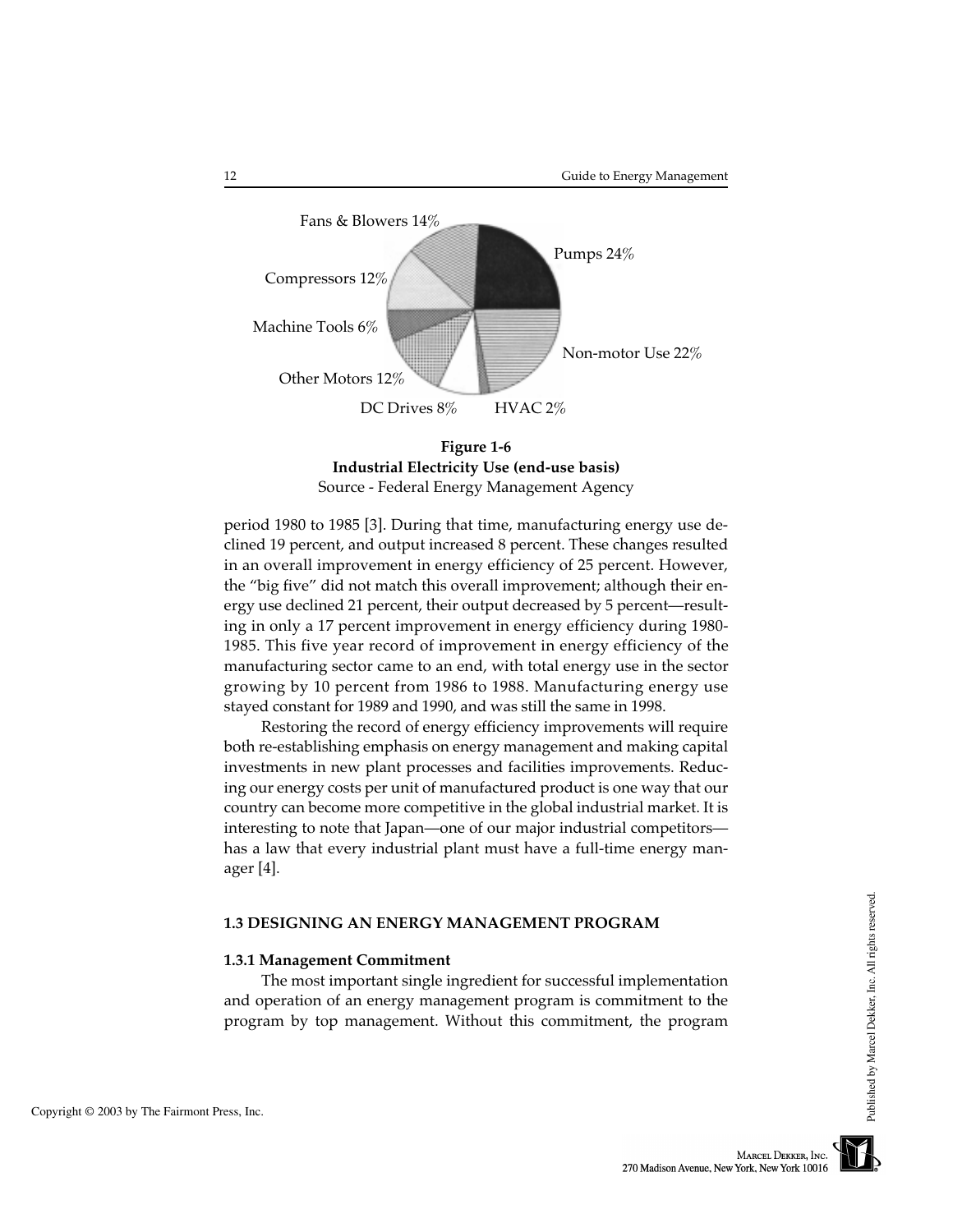will likely fail to reach its objectives. Thus, the role of the energy manager is crucial in ensuring that management is committed to the program.

Two situations are likely to occur with equal probability when designing an energy management program. In the first, management has decided that energy management is necessary and wants a program implemented. This puts you—the energy manager—in the *response* mode. In the second, you—an employee—have decided to convince management of the need for the program so you are in the aggressive mode. Obviously, the most desirable situation is the response mode as much of your sales effort is unnecessary; nonetheless, a large number of energy management programs have been started through the *aggressive* mode. Let's consider each of these modes.

In a typical scenario of the response mode, management has seen rapidly rising energy prices and/or curtailments, has heard of the results of other energy management programs, and has then initiated action to start the program. In this case, the management commitment already exists, and all that needs to be done is to cultivate that commitment periodically and to be sure the commitment is evident to all people affected by the program. We will discuss this aspect more when we talk about demonstrating the commitment.

In the aggressive mode, you, the employee, know that energy costs are rising dramatically and that sources are less secure. You may have taken a course in energy management, attended professional conferences, and/or read papers on the subject. At any rate, you are now convinced that the company needs an energy management program. All that remains is to convince management and obtain their commitment.

The best way to convince management is with facts and statistics. Sometimes the most startling way to show the facts is through graphs such a[s Figure 1-7.](#page-13-0) Note that different goals of energy cost reduction are shown. This graph can be done in total for all energy sources, or several graphs can be used—one for each source. The latter is probably better as savings goals can be identified by energy source. You must have accurate data. Past figures can use actual utility bills, but future figures call for forecasting. Local utilities and various state energy agencies can help you provide management with more accurate data.

Follow this data with quotes on programs from other companies showing these goals are realistic. Other company experiences are widely published in the literature; results can also be obtained through direct contacts with the energy manager in each company. Typical cost avoidance figures are shown in [Table 1-2.](#page-13-0) However, as time progresses and the technology matures, these figures tend to change. For example, a short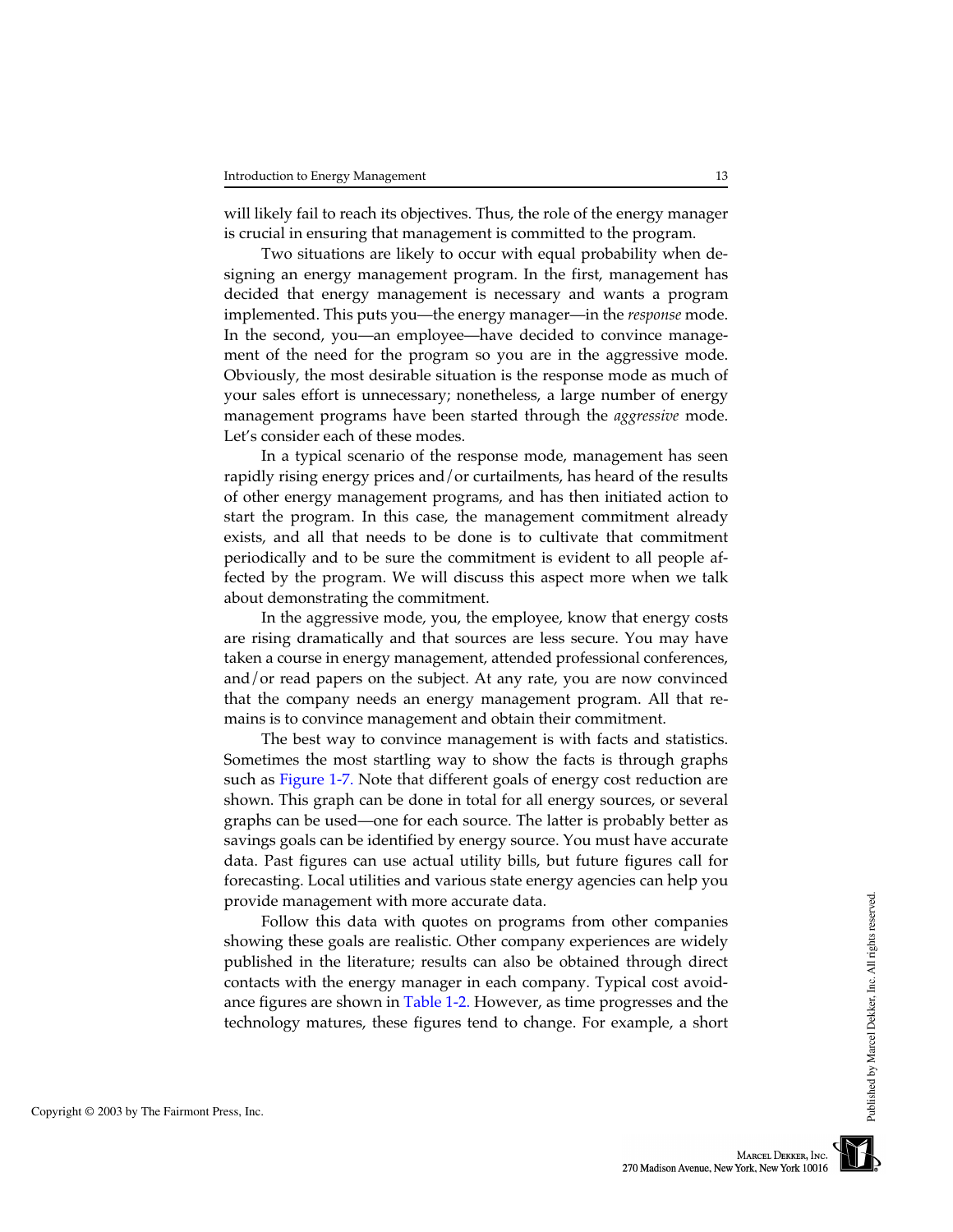<span id="page-13-0"></span>

**Figure 1-7 Energy costs—past and future.**

time ago only a few people believed that an office building could reduce energy consumption by 70 percent or that manufacturing plants could operate on half the energy previously required, yet both are now occurring on a regular basis.

| Table 1-2<br><b>Typical Energy Savings</b> |            |
|--------------------------------------------|------------|
| Low cost, no cost changes                  | $5-10%$    |
| Dedicated programs (3 years or so)         | $25 - 35%$ |

Long-range goal  $40-50\%$ ——————————————————————

As the proponent of an energy management program, you could then talk about the likelihood of energy curtailments or brownouts and what they would mean to the company. Follow this with a discussion of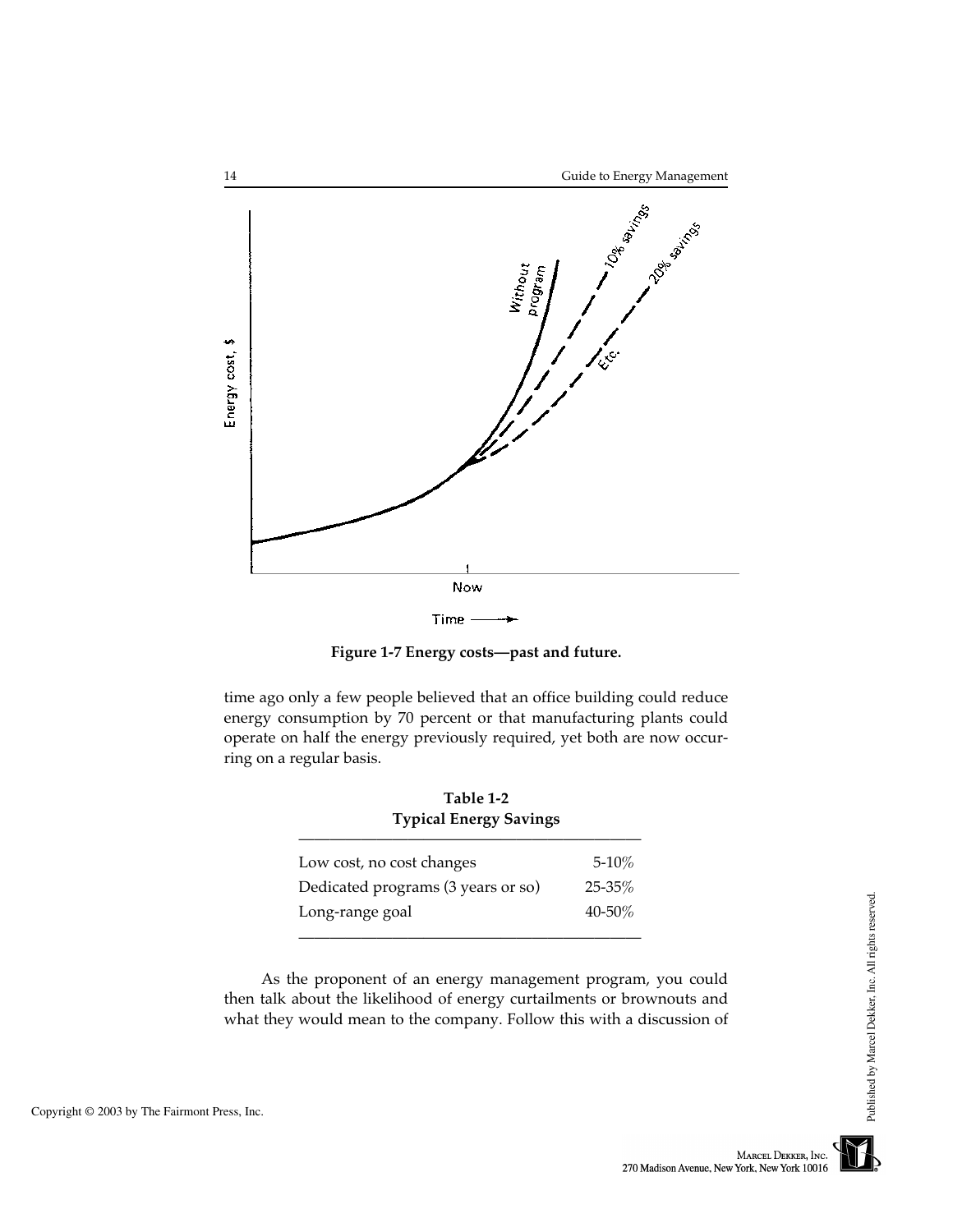what the energy management program can do to minimize the impacts of curtailments and brownouts.

Finally, your presentation should discuss the competition and what they are doing. Accurate statistics on this can be obtained from trade and professional organizations as well as the U.S. Department of Energy. The savings obtained by competitors can also be used in developing the goals for your facility.

### **1.3.2 Energy Management Coordinator/Energy Manager**

To develop and maintain vitality for the energy management program, a company must designate a single person who has responsibility for coordinating the program. If no one person has energy management as a specific part of his or her job assignment, management is likely to find that the energy management efforts are given a lower priority than other job responsibilities. Consequently, little or nothing may get done.

The energy management coordinator (EMC) should be strong, dynamic, goal oriented, and a good manager. Most important, management should support that person with resources including a staff. The energy management coordinator should report as high as possible in the organization without losing line orientation. A multiplant or multidivisional corporation may need several such coordinators—one for each plant and one for each level of organization. Typical scenarios are illustrated in [Figure 1-8.](#page-15-0)

# **1.3.3 Backup Talent**

Unfortunately, not all the talent necessary for a successful program resides in one person or discipline. For example, several engineering disciplines may be necessary to accomplish a full-scale study of the plant steam production, distribution, usage, and condensate return system. For this reason, most successful energy management programs have an energy management committee. Two subcommittees that are often desirable are the technical and steering subcommittees.

The technical committee is usually composed of several persons with strong technical background in their discipline. Chemical, industrial, electrical, civil, and mechanical engineers as well as others may all be represented on this committee. Their responsibility is to provide technical assistance for the coordinator and plant-level people. For example, the committee can keep up with developing technology and research into potential applications company-wide. The results can then be filtered down.

While the energy management coordinator may be a full-time position, the technical committee is likely to operate part-time, being called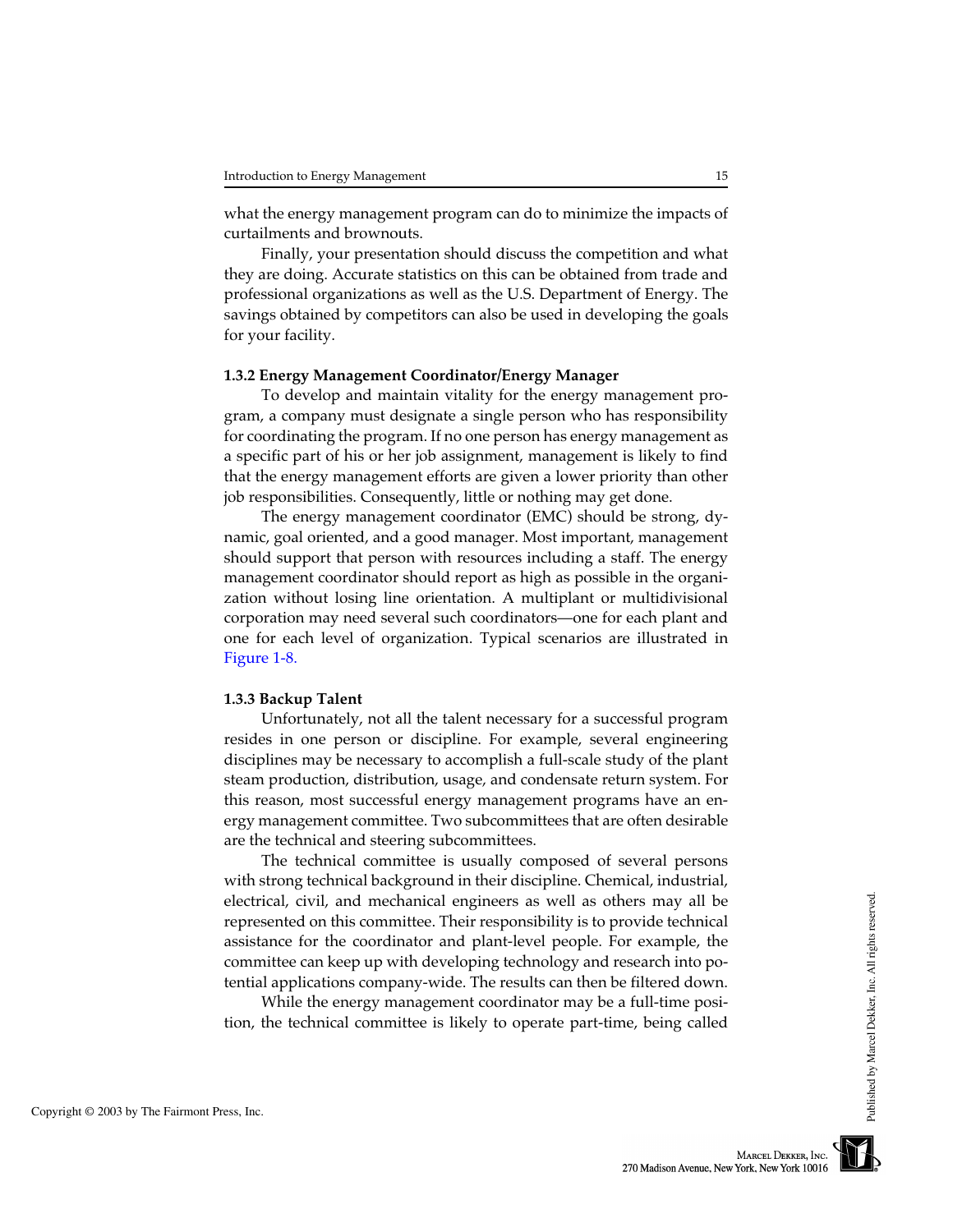<span id="page-15-0"></span>

**Figure 1-8 Typical organization designs for energy management programs**

upon as necessary. In a multiplant or multidivisional organization, the technical committee may also be full time.

The steering committee has an entirely different purpose from the technical committee. It helps guide the activities of the energy management program and aids in communications through all organizational levels. The steering committee also helps ensure that all plant personnel are aware of the program. The steering committee members are usually chosen so that all major areas of the company are represented. A typical organization is presented in [Figure 1-9.](#page-16-0)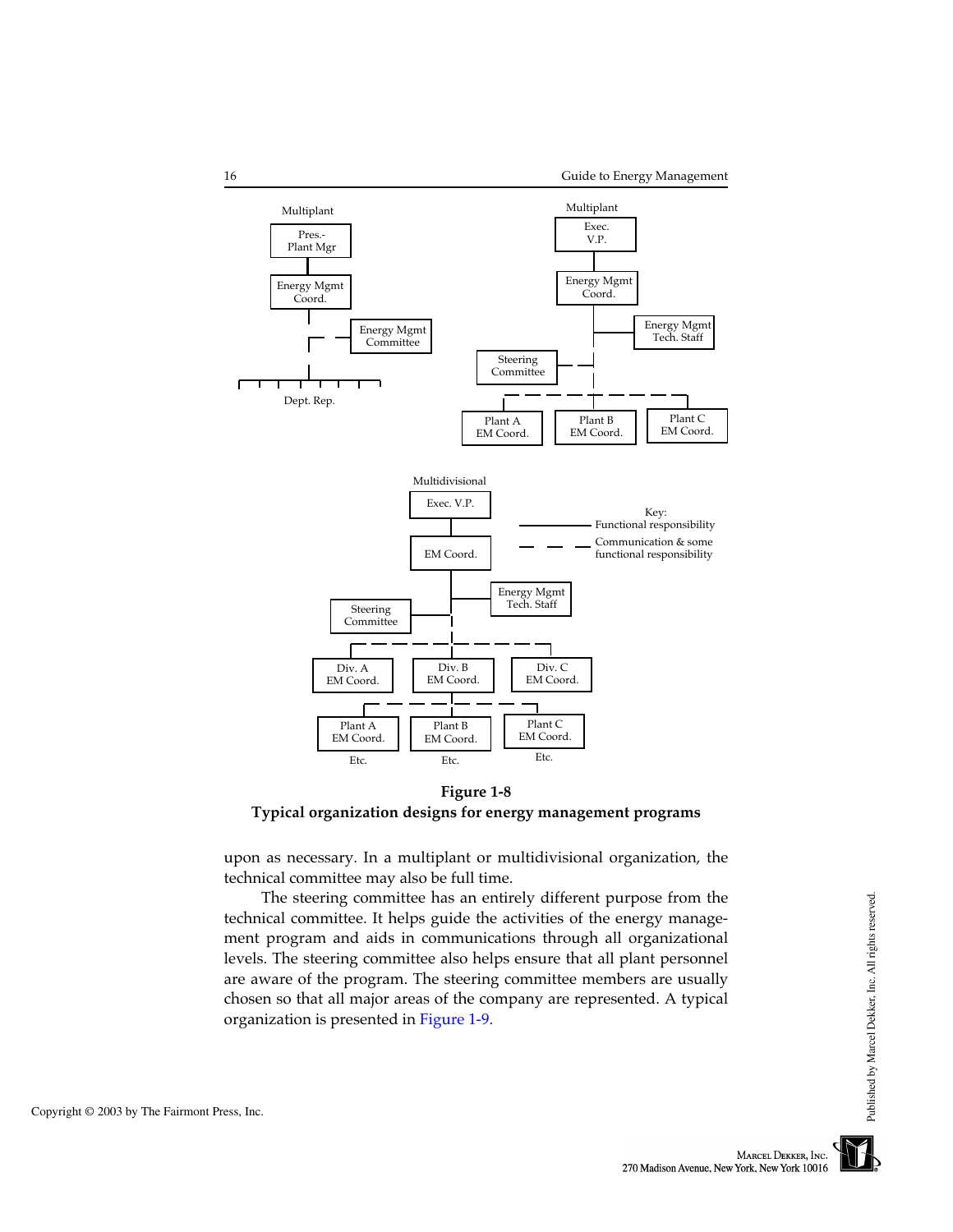<span id="page-16-0"></span>

**Figure 1-9 Energy management steering committee.**

Steering committee members should be selected because of their widespread interests and a sincere desire to aid in solving the energy problems. Departmental and hourly representatives can be chosen on a rotating basis. Such a committee should be able to develop a good composite picture of plant energy consumption which will help the energy management coordinator choose and manage his/her activities.

# **1.3.4 Cost Allocation**

One of the most difficult problems for the energy manager is to try to reduce energy costs for a facility when the energy costs are accounted for as part of the general overhead. In that case, the individual managers and supervisors do not consider themselves responsible for controlling the energy costs. This is because they do not see any direct benefit from reducing costs that are part of the total company overhead. The best solution to this problem is for top management to allocate energy costs down to "cost centers" in the company or facility. Once energy costs are charged to production centers in the same way that materials and labor are charged, then the managers have a direct incentive to control those energy costs because this will improve the overall cost-effectiveness of the production center.

For a building, this allocation of energy costs means that each of the tenants are given information on their energy consumption, and that they individually pay for that energy consumption. Even if a large building is "master metered" to reduce utility fixed charges, there should be a division of the utility cost down to the individual customers.

# **1.3.5 Reporting and Monitoring**

It is critical for the energy management coordinator and the steering committee to have their fingers on the "pulse of energy consumption" in the plant. This is best achieved through an effective and efficient system of energy reporting.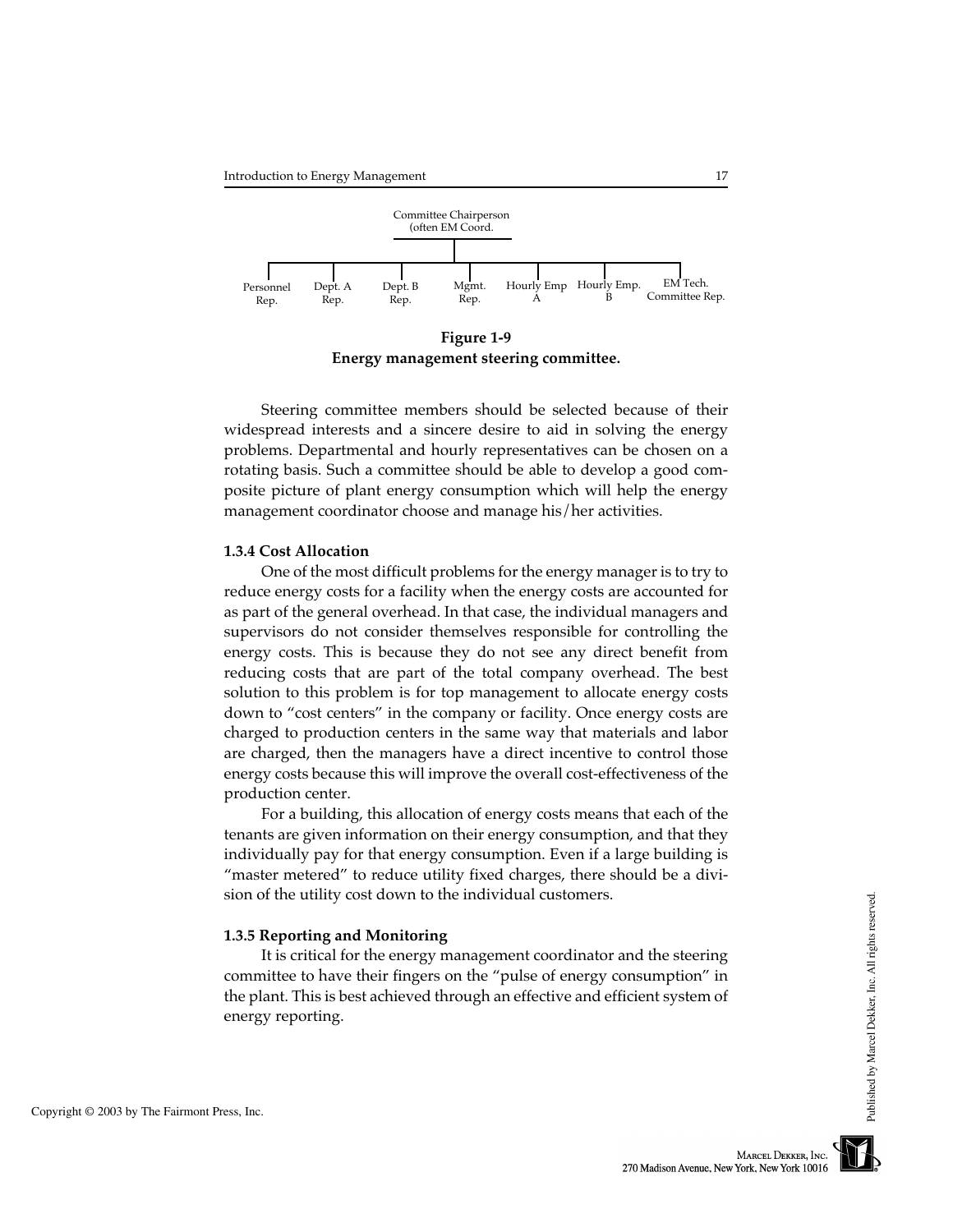The objective of an energy reporting system is to measure energy consumption and compare it either to company goals or to some *standard of energy consumption.* Ideally, this should be done for each operation or production cost center in the plant, but most facilities simply do not have the required metering devices. Many plants only meter energy consumption at one place—where the various sources enter the plant. Most plants are attempting to remedy this, however, by installing additional metering devices when the opportunity arises (steam system shutdowns, vacation downtime, etc.). Systems that should be metered include steam, compressed air, and chilled and hot water.

As always, the reporting scheme needs to be reviewed periodically to ensure that only necessary material is being generated, that all needed data is available, and that the system is efficient and effective.

# **1.3.6 Training**

| Personnel involved        | Type of necessary<br>training                                                | Source of required<br>training                                                |
|---------------------------|------------------------------------------------------------------------------|-------------------------------------------------------------------------------|
| 1. Technical<br>committee | 1. Sensitivity to EM                                                         | 1. In house (with outside<br>help?)                                           |
|                           | 2. Technology<br>developments                                                | 2. Professional societies<br>universities, consulting<br>groups, journals     |
| 2. Steering<br>committee  | 1. Sensitivity to EM<br>2. Other Industries'<br>experience                   | 1. See 1 above<br>2. Trade journals, energy<br>sharing groups,<br>consultants |
| 3. Plant-wide             | 1. Sensitivity to EM<br>2. What's expected,<br>goals to be<br>obtained, etc. | 1. In house<br>2. In house                                                    |

Most energy management coordinators find that substantial training is necessary. This training can be broken down as shown in Figure 1-10.

# **Figure 1-10 Energy Management Training.**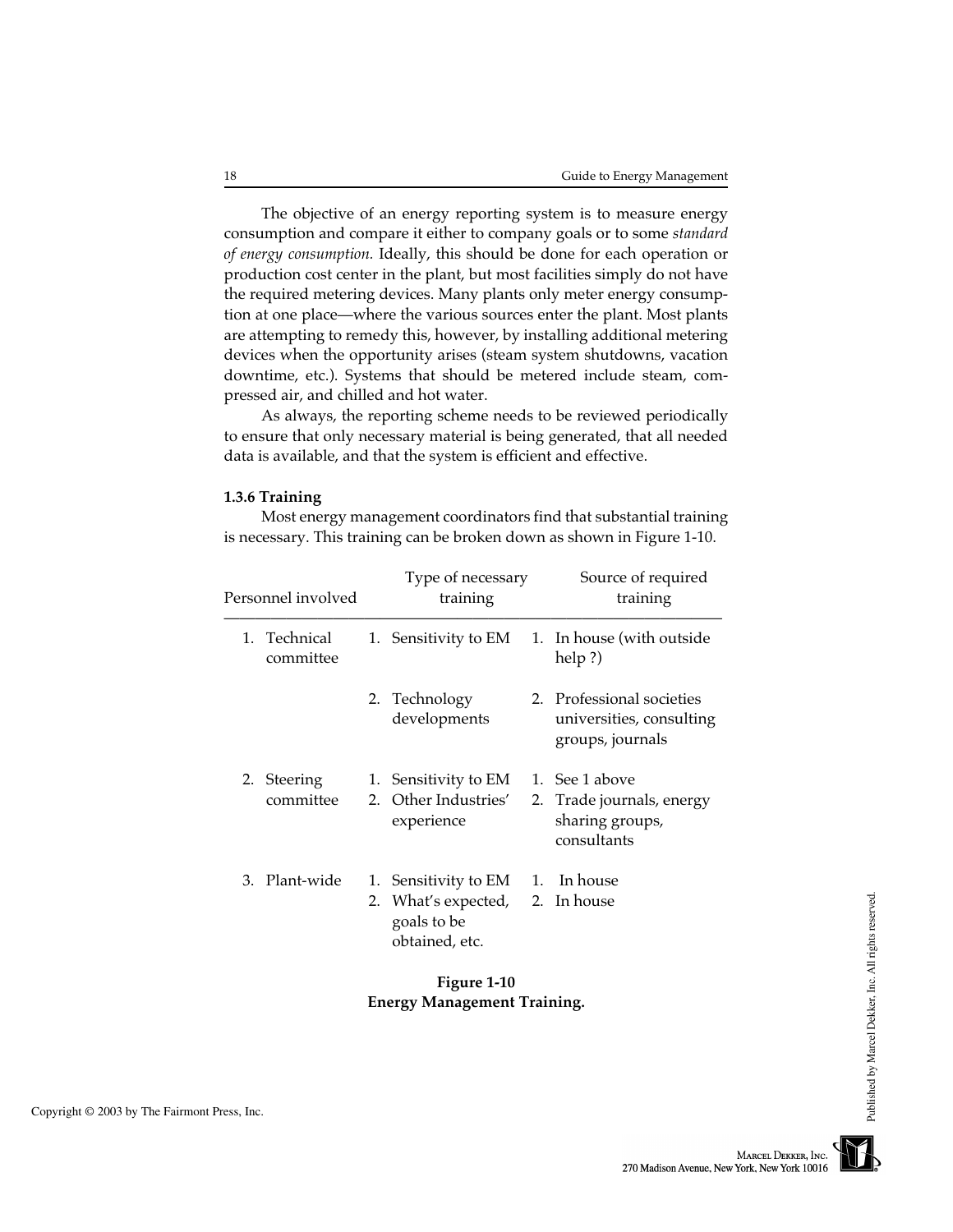Training cannot be accomplished overnight, nor is it ever "completed." Changes occur in energy management staff and employees at all levels, as well as new technology and production methods. All these precipitate training or retraining. The energy management coordinator must assume responsibility for this training.

# **1.4 STARTING AN ENERGY MANAGEMENT PROGRAM**

Several items contribute to the successful start of an energy management program. They include:

- 1. Visibility of the program start-up
- 2. Demonstration of management commitment to the program
- 3. Selection of a good initial energy management project

# **1.4.1 Visibility of Start-up**

To be successful, an energy management program must have the backing of the people involved. Obtaining this support is often not an easy task, so careful planning is necessary. The people must:

- 1. Understand why the program exists and what its goals are;
- 2. See how the program will affect their jobs and income;
- 3. Know that the program has full management support; and
- 4. Know what is expected of them.

Communicating this information to the employees is a joint task of management and the energy management coordinator. The company must take advantage of all existing communications channels while also taking into consideration the preceding four points. Some methods that have proven useful in most companies include:

• Memos. Memos announcing the program can be sent to all employees. A comprehensive memo giving fairly complete details of the program can be sent to all management personnel from first-line supervision up. A more succinct one can be sent to all other employees that briefly states why the program is being formed and what is expected of them. These memos should be signed by local top management.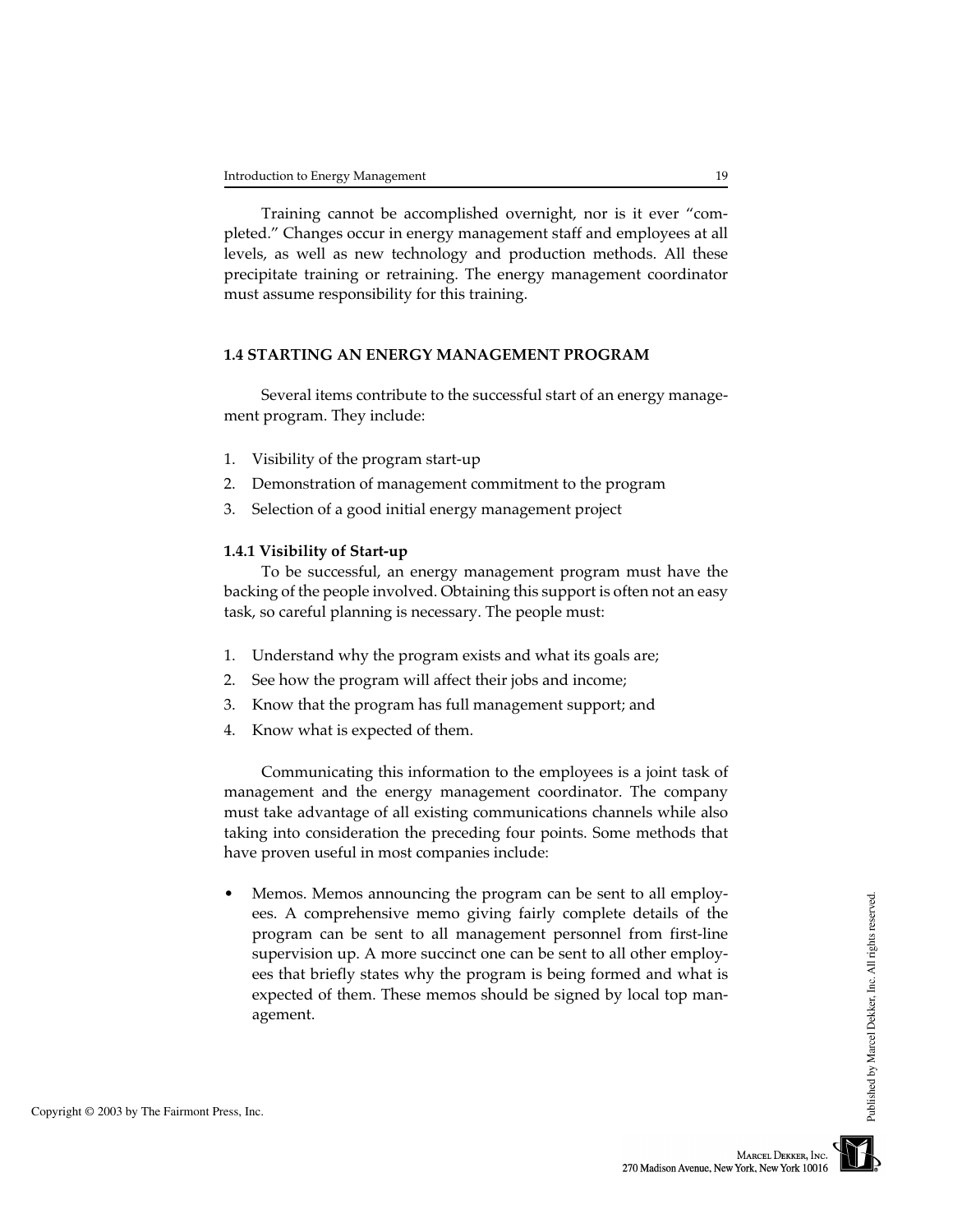- News releases. Considerable publicity often accompanies the program start-up. Radio, TV, posters, newspapers, and billboards can all be used. The objective here is to obtain as much visibility for the program as possible and to reap any favorable public relations that might be available. News releases should contain information of interest to the general public as well as employees.
- Meetings. Corporate, plant, and department meetings are sometimes used, in conjunction with or in lieu of memos, to announce the program and provide details. Top management can demonstrate commitment by attending these meetings. The meeting agenda must provide time for discussion and interaction.
- Films, video tapes. Whether produced in-house or purchased, films and video tapes can add another dimension to the presentation. They can also be reused later for new employee training.

# **1.4.2 Demonstration of Management Commitment**

As stressed earlier, management commitment to the program is essential, and this commitment must be obvious to all employees if the program is to reach its full potential. Management participation in the program start-up demonstrates this commitment, but it should also be emphasized in other ways. For example:

- Reward participating individuals. Recognition is highly motivating for most employees. An employee who has been a staunch supporter of the program should be recognized by a "pat on the back," a letter in the files, acknowledgment at performance appraisal time, etc. When the employee has made a suggestion that led to large energy savings, his/her activities should be recognized through monetary rewards, publicity, or both. Public recognition can be given in the company newsletter, on bulletin boards, or in plant-department meetings.
- Reinforce commitment. Management must realize that they are continually watched by employees. Lip service to the program is not enough—personal commitment must be demonstrated. Management should reinforce its commitment periodically, although the visibility scale can be lower than before. Existing newsletters, or a separate one for the energy management program, can include a short column or letter from management on the current results of the program and the plans for the future. This same newsletter can report on outstanding suggestions from employees.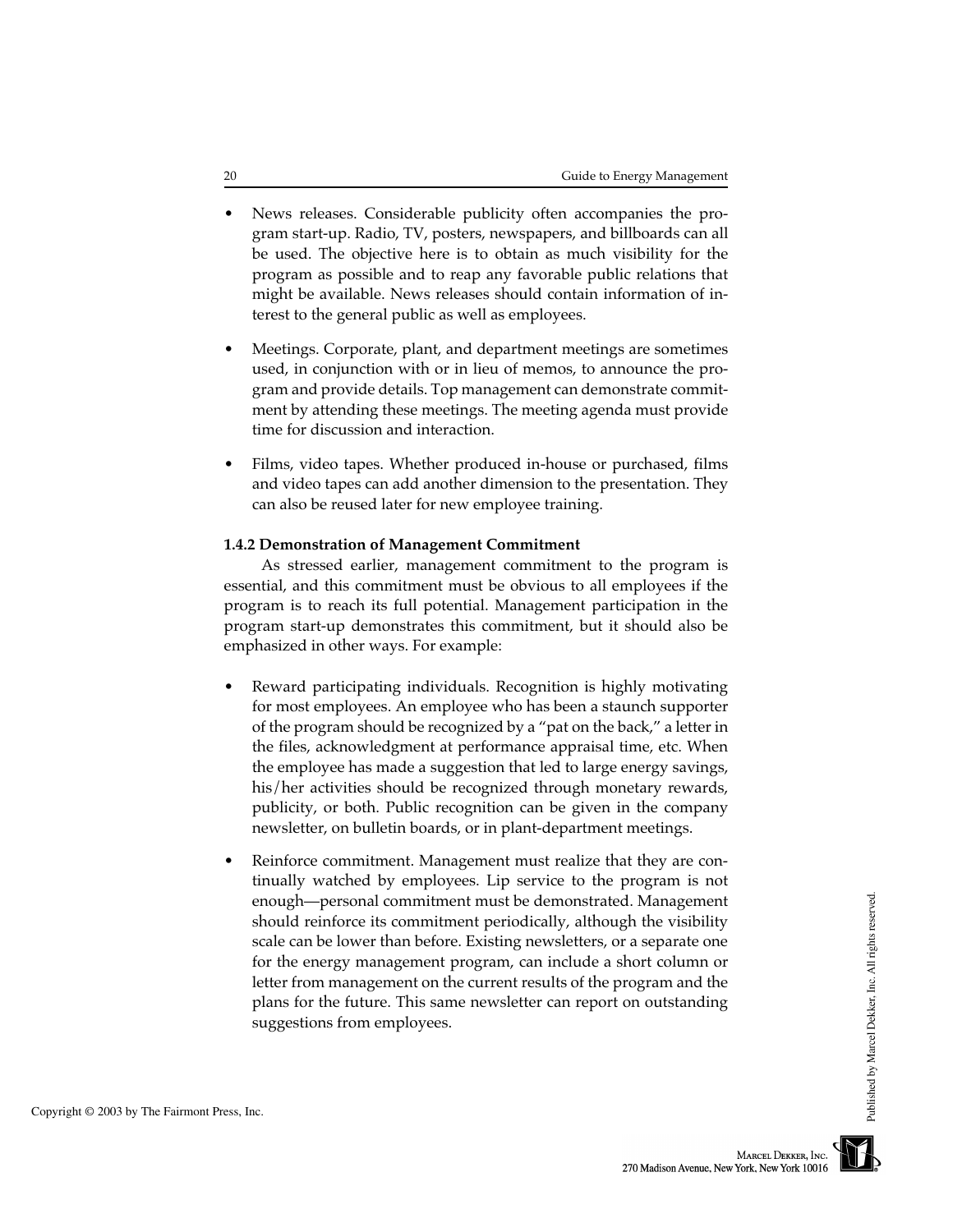• Fund cost-effective proposals. All companies have capital budgeting problems in varying degrees of severity, and unfortunately energy projects do not receive the same priority as front-line items such as equipment acquisition. However, management must realize that turning down the proposals of the energy management team while accepting others with less economic attractiveness is a sure way to kill enthusiasm. Energy management projects need to compete with others fairly. If an energy management project is cost effective, it should be funded. If money is not available for capital expenditures, then management should make this clear at the outset of the program and ask the team to develop a program which does not require capital expenditures.

# **1.4.3 Early Project Selection**

The energy management program is on treacherous footing in the beginning. Most employees are afraid their heat is going to be set back, their air conditioning turned off, and their lighting reduced. If any of these actions do occur, it's little wonder employee support wanes. These things might occur eventually, but wouldn't it be smarter to have less controversial actions as the early projects.

An early failure can also be harmful, if not disastrous, to the program. Consequently, the astute energy management coordinator will "stack the deck" in his or her first set of projects. These projects should have a rapid payback, a high probability of success, and few negative consequences.

These ideal projects are not as difficult to find as you might expect. Every plant has a few good opportunities, and the energy management coordinator should be looking for them.

One good example involved a rather dimly lit refrigerator warehouse area. Mercury vapor lamps were used in this area. The local energy management coordinator did a relamping project. He switched from mercury vapor lamps to high pressure sodium lamps (a significantly more efficient source) and carefully designed the system to improve the lighting levels. Savings were quite large; less energy was needed for lighting; less "heat of light" had to be refrigerated; and, most important, the employees liked it. Their environment was improved since light levels were higher than before.

Other examples you should consider include:

1. Repairing steam leaks. Even a small leak can be very expensive over a year and quite uncomfortable for employees working in the area.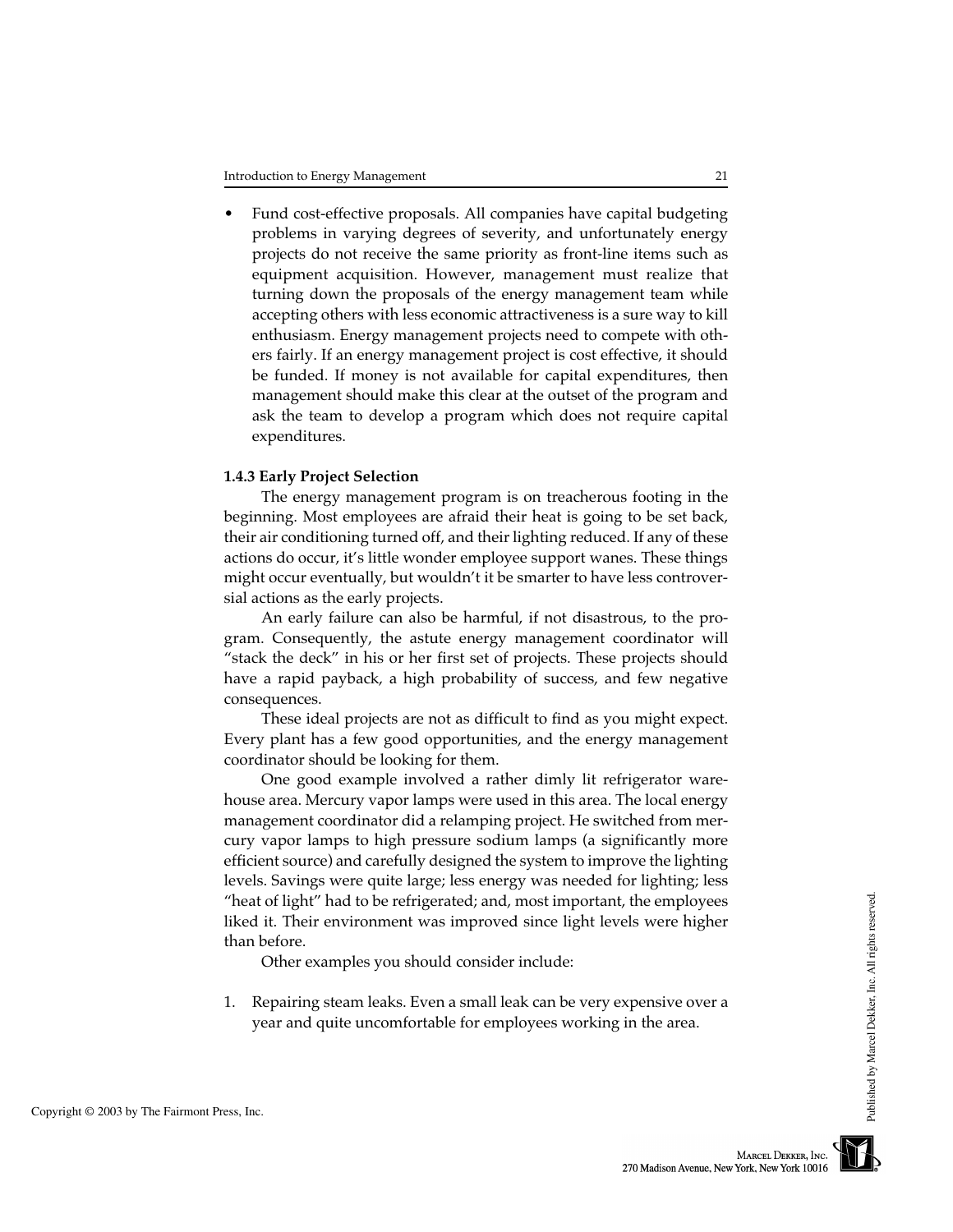- 2. Insulating steam, hot water, and other heated fluid lines and tanks. Heat loss through an uninsulated steam line can be quite large, and the surrounding air may be heated unnecessarily.
- 3. Install high efficiency motors. This saves dramatically on the electrical utility cost in many cases, and has no negative employee consequences. However, the employees should be told about the savings since motor efficiency improvement has no physically discernible effect, unlike the lighting example above.

This list only begins to touch on the possibilities, and what may be glamorous for one facility might not be for another. All facilities, however, do have such opportunities. Remember, highly successful projects should be accompanied by publicity at all stages of the program—especially at the beginning.

# **1.5 MANAGEMENT OF THE PROGRAM**

# **1.5.1 Establishing objectives in an Energy Management Program**

Creativity is a vital element in the successful execution of an energy management program, and management should do all it can to encourage creativity rather than stifle it. Normally, this implies a laissez-faire approach by management with adequate monitoring. Management by objectives (MBO) is often utilized. If TQM is being implemented in a facility, then employee teams should foster this interest and creativity.

Goals need to be set, and these goals should be tough but achievable, measurable, and specific. They must also include a deadline for accomplishment. Once management and the energy management coordinator have agreed on the goals and established a good monitoring or reporting system, the coordinator should be left alone to do his/her job.

The following list provides some examples of such goals:

- Total energy per unit of production will drop by 10 percent the first year and an additional 5 percent the second.
- Within 2 years all energy consumers of 5 million British thermal units per hour (Btuh) or larger will be separately metered for monitoring purposes.
- Each plant in the division will have an active energy management program by the end of the first year.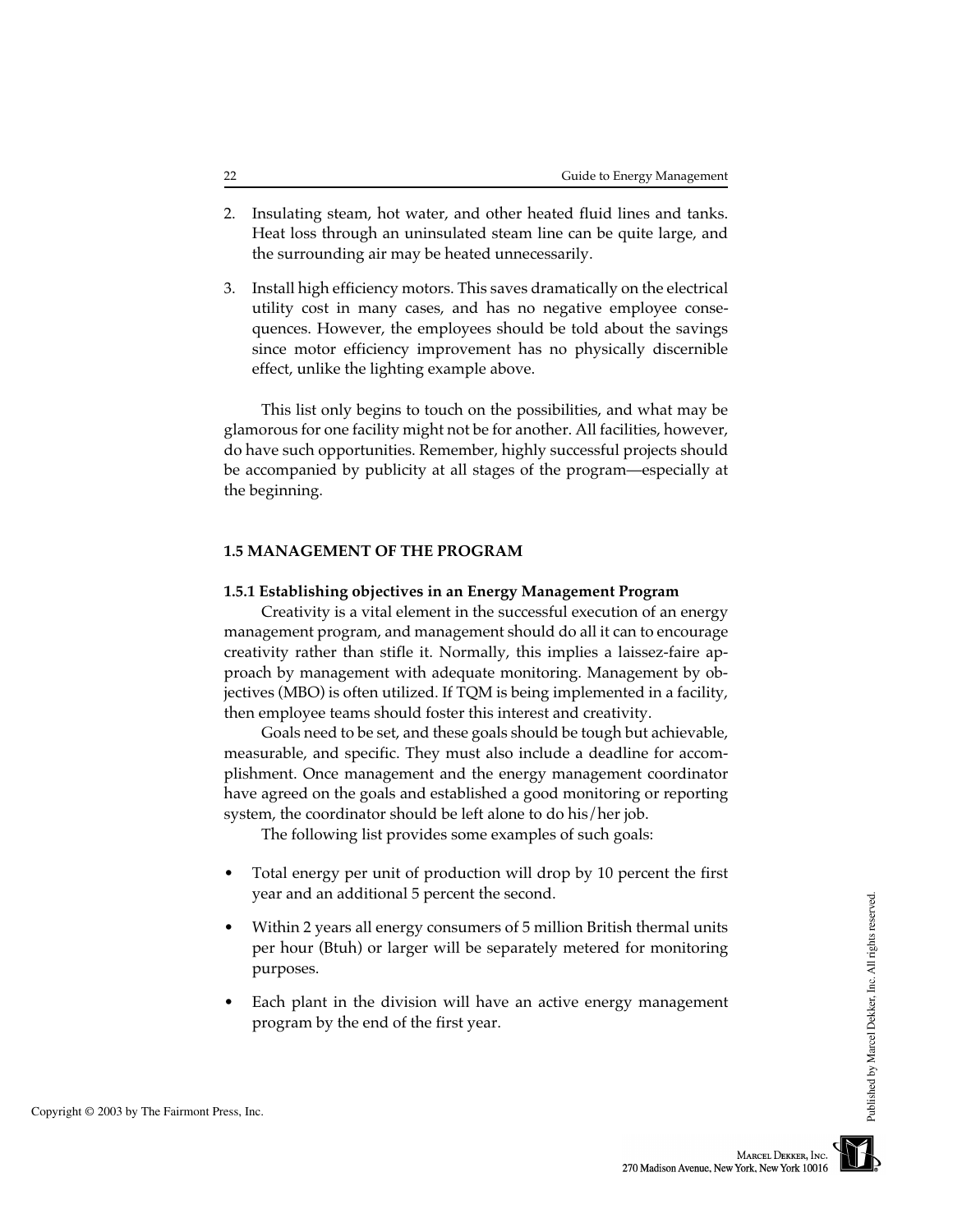- All plants will have contingency plans for gas curtailments of varying duration by the end of the first year.
- All boilers of 50,000 lb/hour or larger will be examined for waste heat recovery potential the first year.

The energy management coordinator must quickly establish the reporting systems to measure progress toward the goals and must develop the strategy plans to ensure progress. Gantt or CPM charting is often used to aid in the planning and assignment of responsibilities.

Some concepts or principles that aid the EMC in this execution are the following:

- Energy costs, not just Btus, are to be controlled. This means that any action that reduces energy costs is fair game. Demand shedding or leveling is an example activity that saves dollars but does not directly save Btus.
- Energy needs should be recognized and billed as a direct cost, not as overhead. Until the energy flow can be measured and charged to operating cost centers, the program will not reach its ultimate potential.
- Only the main energy functions need to be metered and monitored. The Pareto or ABC principle states that the majority of the energy costs are incurred by only a few machines. These high-use machines should be watched carefully.

# **1.5.2 A Model Energy Management Program**

An excellent example of a longtime successful energy management program in a large corporation is that of the 3M Company, headquartered in St. Paul, Minnesota [5]. 3M is a large, diversified manufacturing company with more than 50 major product lines; it makes some fifty thousand products at over fifty different factory locations around the country. The corporate energy management objective is to use energy as efficiently as possible in all operations; the management believes that all companies have an obligation to conserve energy and all other natural resources.

Energy productivity at 3M improved over 60 percent from 1973 to 1996. They saved over \$70 million in 1996 because of their energy management programs, and saved a total of over \$1.2 billion in energy expenses from 1973 to 1996. Their program is staffed by six people who educate and motivate all levels of personnel on the benefits of energy management.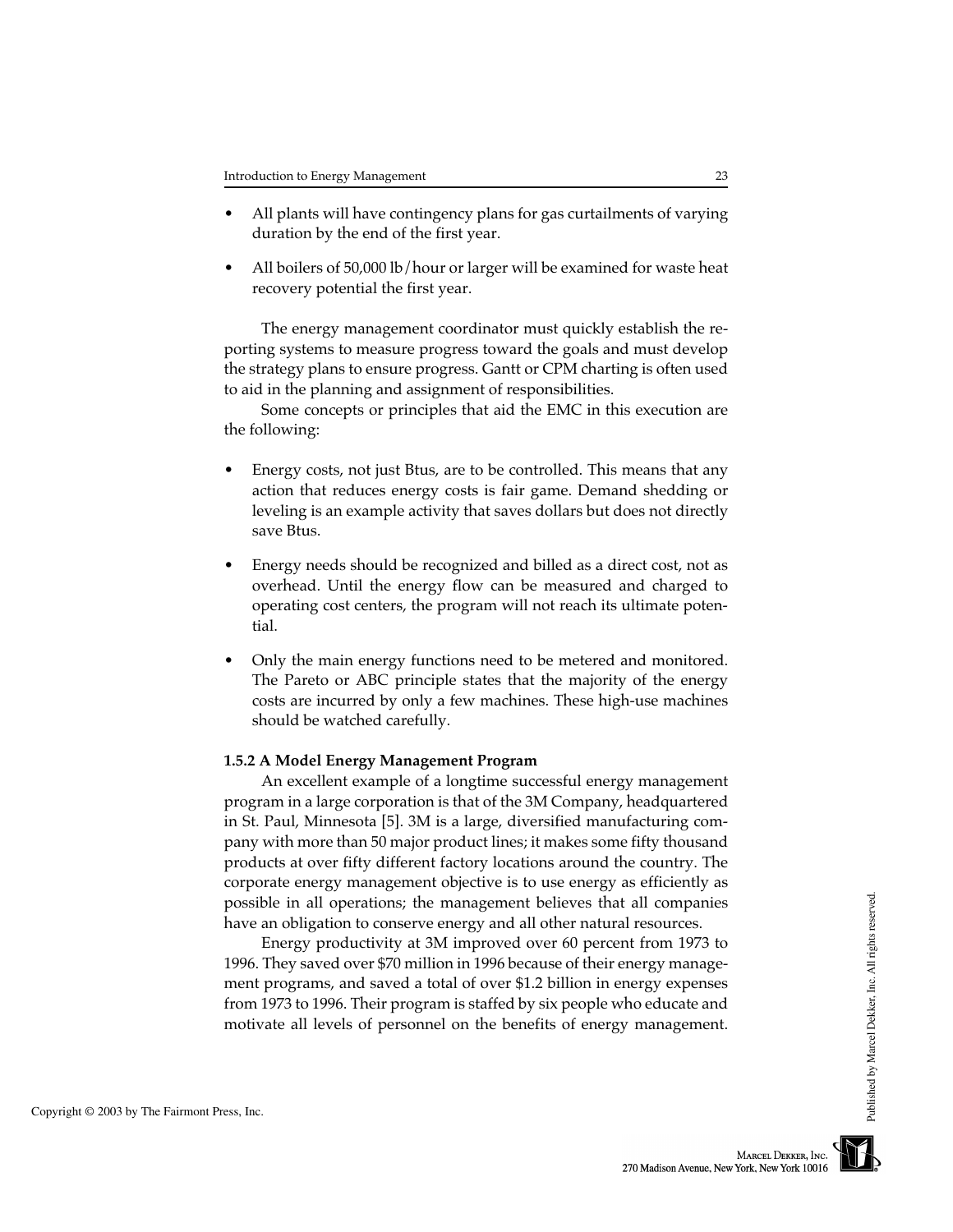The categories of programs implemented by 3M include: conservation, maintenance procedures, utility operation optimization, efficient new designs, retrofits through energy surveys, and process changes.

Energy efficiency goals at 3M are set and then the results are measured against a set standard in order to determine the success of the programs. The technologies that have resulted in the most dramatic improvement in energy efficiency include: heat recovery systems, high efficiency motors, variable speed drives, computerized facility management systems, steam trays maintenance, combustion improvements, variable air volume systems, thermal insulation, cogeneration, waste steam utilization, and process improvements. Integrated manufacturing techniques, better equipment utilization and shifting to non-hazardous solvents have also resulted in major process improvements.

The energy management program at 3M has worked very well, but management is not yet satisfied. They have set a goal of further improving energy efficiency at a rate of 3 percent per year for the next five years, from 1996 to 2000. They expect to substantially reduce their emissions of waste gases and liquids, to increase the energy recovered from wastes, and to constantly increase the profitability of their operations. 3M continues to stress the extreme importance that efficient use of energy can have on their industrial productivity.

#### **1.6 ENERGY ACCOUNTING**

Energy accounting is a system used to keep track of energy consumption and costs. "Successful corporate-level energy managers usually rank energy accounting systems right behind commitment from top corporate officials when they list the fundamentals of an ongoing energy conservation program. If commitment from the top is motherhood, careful accounting is apple pie."\*

A basic energy accounting system has three parts: energy use monitoring, an energy use record, and a performance measure. The performance measure may range from a simple index of  $Btu/ft<sup>2</sup>$  or  $Btu/unit$  of production to a complex standard cost system complete with variance reports. In all cases, energy accounting requires metering. Monitoring the energy flow through a cost center, no matter how large or small, requires the ability to measure incoming and outgoing energy. The lack of necessary meters is probably the largest single deterrent to the widespread utilization of energy accounting systems.

<sup>\*&</sup>quot;Accounting of Energy Seen Corporate Must," *Energy User News,* Aug. 27, 1979, p. 1.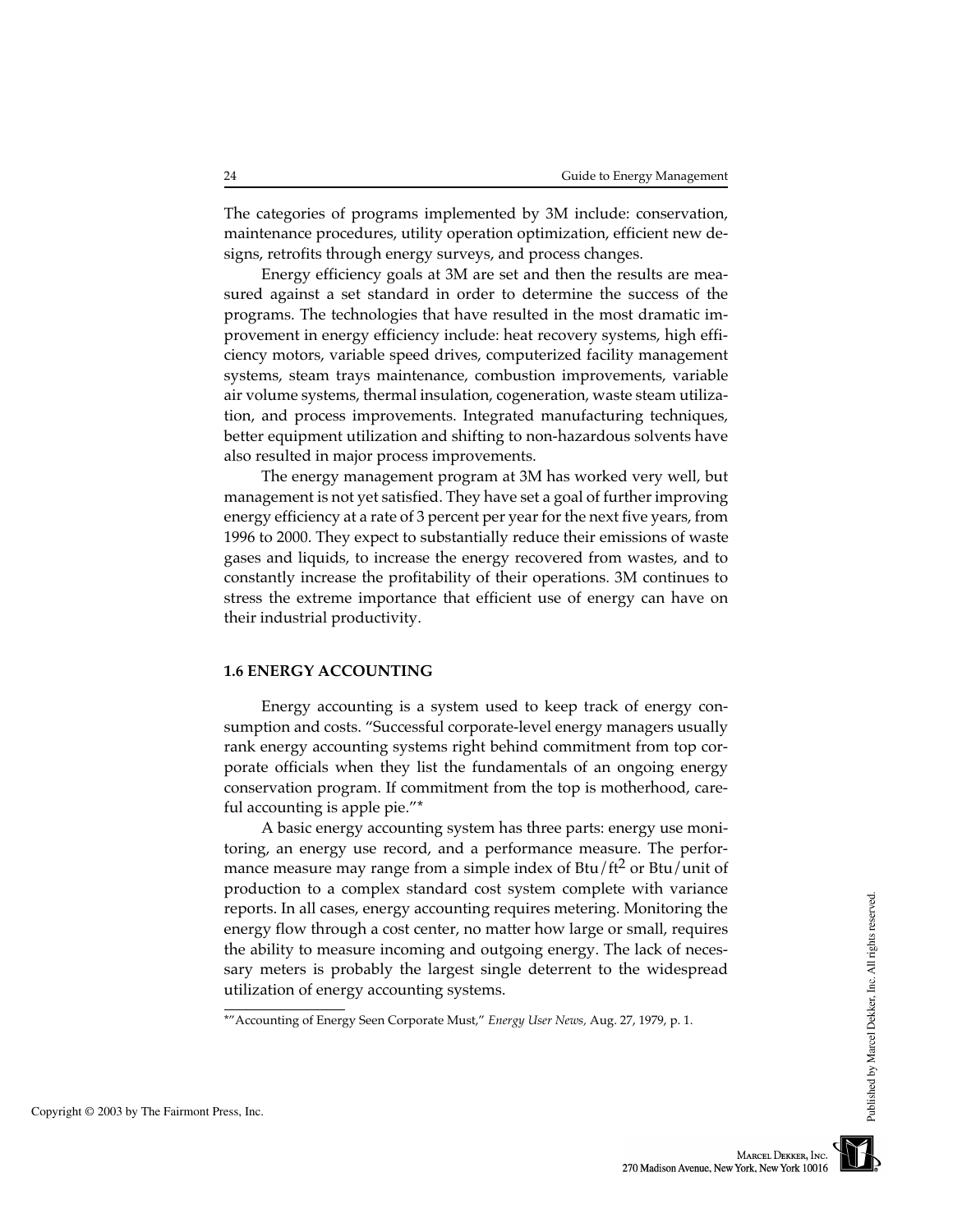# <span id="page-24-0"></span>**1.6.1 Levels of Energy Accounting**

As in financial accounting, the level of sophistication or detail of energy accounting systems varies considerably from company to company. A very close correlation can be developed between the levels of sophistication of financial accounting systems and those of energy accounting systems. This is outlined in Figure 1-11.

Most companies with successful energy management programs have passed level 1 and are working toward the necessary submetering and reporting systems for level 2. In most cases, the subsequent data are compared to previous years or to a particular base year. However, few companies have developed systems that will calculate variations and find causes for those variations (level 3). Two notable exceptions are General Motors and Carborundum. To our knowledge, few companies have yet completely developed the data and procedures necessary for level 4, a standard Btu accounting system. Some examples of detailed energy accounting can be found in [6].

| Financial |                                                     |    | Energy                                                                                                                                                          |
|-----------|-----------------------------------------------------|----|-----------------------------------------------------------------------------------------------------------------------------------------------------------------|
| 1.        | General accounting                                  | 1. | Effective metering, development of<br>reports, calculation of energy<br>efficiency indices                                                                      |
| 2.        | Cost accounting                                     | 2. | Calculation of energy flows and<br>efficiency of utilization for various<br>cost centers; requires substantial<br>metering                                      |
| 3.        | Standard cost<br>accounting historical<br>standards | 3. | Effective cost center metering of<br>energy and comparison to historical<br>data; complete with variance reports<br>and calculation of reasons for<br>variation |
| 4.        | Standard cost<br>accounting engineered<br>standards | 4. | Same as 3 except that standards for<br>energy consumption are determined<br>through accurate engineering models                                                 |

# **Figure 1-11 Comparison between financial and energy accounting.**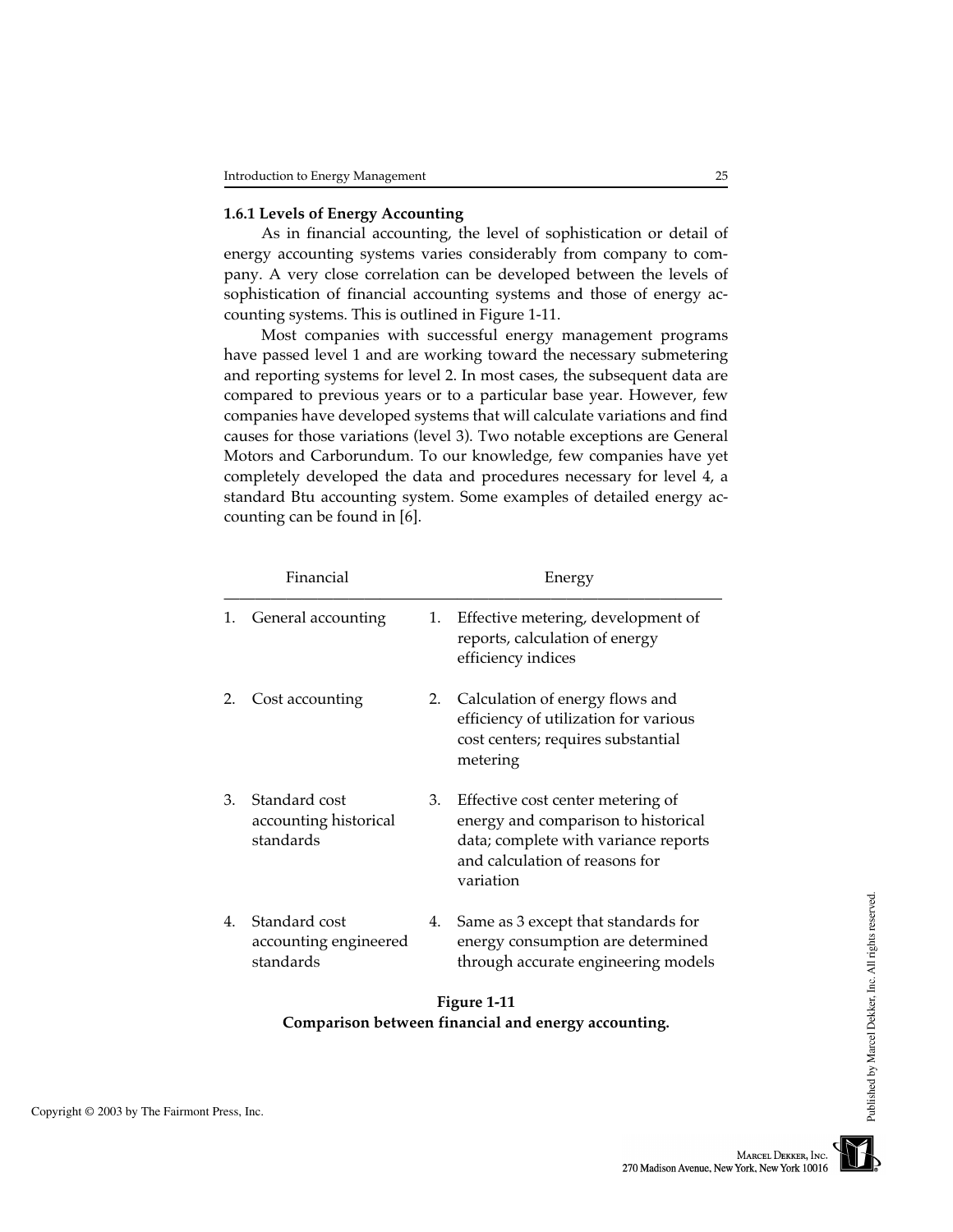# **1. 6. 2 Performance Measures**

# 1.6.2.1 Energy Utilization Index

A very basic measure of a facility's energy performance is called the Energy Utilization Index (EUI). This is a statement of the number of Btu's of energy used annually per square foot of conditioned space. To compute the EUI, all of the energy used in the facility must be identified, the total Btu content tabulated, and the total number of square feet of conditioned space determined. The EUI is then found as the ratio of the total Btu consumed to the total number of square feet of conditioned space.

**Example 1.1**—Consider a building with 100,000 square feet of floor space. It uses 1. 76 million kWh and 6.5 million cubic feet of natural gas in one year. Find the Energy Utilization Index (EUI) for this facility.

————————————————————————————————

**Solution:** Each kWh contains 3412 Btu and each cubic foot of gas contains about 1000 Btu. Therefore the total annual energy use is:

| Total energy use | $= (1.76 \times 10^6 \text{ kWh}) \times (3412 \text{ Btu}/\text{kWh})$<br>$+ (6.5 \times 10^6 \text{ ft}^3) \times (1000 \text{ Btu}/\text{ ft}^3)$ |
|------------------|------------------------------------------------------------------------------------------------------------------------------------------------------|
|                  | $= 6.0 \times 10^9 + 6.5 \times 10^9$<br>$= 1.25 \times 10^{10}$ Btu/yr                                                                              |

Dividing the total energy use by  $10^5$  ft<sup>2</sup> gives the EUI:

EUI =  $(1.25 \times 10^{10} \text{ Btu/yr})/(10^5 \text{ ft}^2)$  $= 125,000$  Btu / ft<sup>2</sup>/yr

The average building EUI is 80,900 Btu/ft<sup>2</sup>/yr; the average office building EUI is 101,200 Btu/ft<sup>2</sup>/yr[. Figure 1-12](#page-26-0) shows the range of energy intensiveness in 1000 Btu/ft<sup>2</sup>/yr for the twelve different types of commercial facilities listed [7].

————————————————————————————————

# 1.6.2.2 Energy Cost Index

Another useful performance index is the Energy Cost Index or ECI. This is a statement of the dollar cost of energy used annually per square foot of conditioned space. To compute the ECI, all of the energy used in the facility must be identified, the total cost of that energy tabulated, and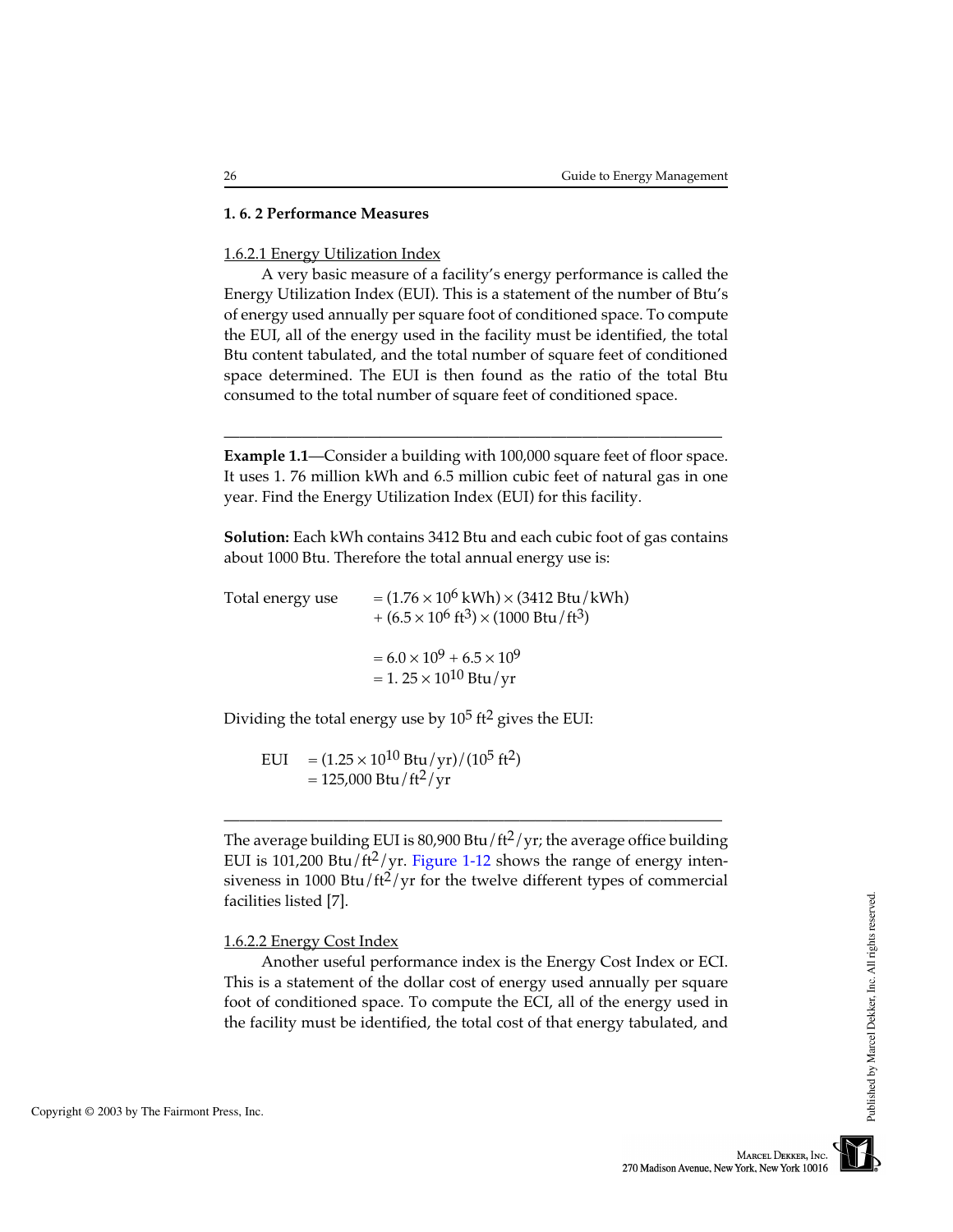<span id="page-26-0"></span>



the total number of square feet of conditioned space determined. The ECI is then found as the ratio of the total annual energy cost for a facility to the total number of square feet of conditioned floor space of the facility.

**Example 1.2** Consider the building in Example 1.1. The annual cost for electric energy is \$115,000 and the annual cost for natural gas is \$32,500. Find the Energy Cost Index (ECI) for this facility.

————————————————————————————————

**Solution:** The ECI is the total annual energy cost divided by the total number of conditioned square feet of floor space.

Total energy  $cost = $115,000 + $32,500 = $147,500/yr$ 

Dividing this total energy cost by 100,000 square feet of space gives:

 $ECI = (\$147,500/yr)/(100,000 ft^2) = \$1.48/ft^2/yr$  $\frac{1}{\sqrt{2}}$  , and the contribution of  $\frac{1}{\sqrt{2}}$  , and  $\frac{1}{\sqrt{2}}$  , and  $\frac{1}{\sqrt{2}}$  , and  $\frac{1}{\sqrt{2}}$  , and  $\frac{1}{\sqrt{2}}$  , and  $\frac{1}{\sqrt{2}}$  , and  $\frac{1}{\sqrt{2}}$  , and  $\frac{1}{\sqrt{2}}$  , and  $\frac{1}{\sqrt{2}}$  , and  $\frac{1}{\sqrt{2}}$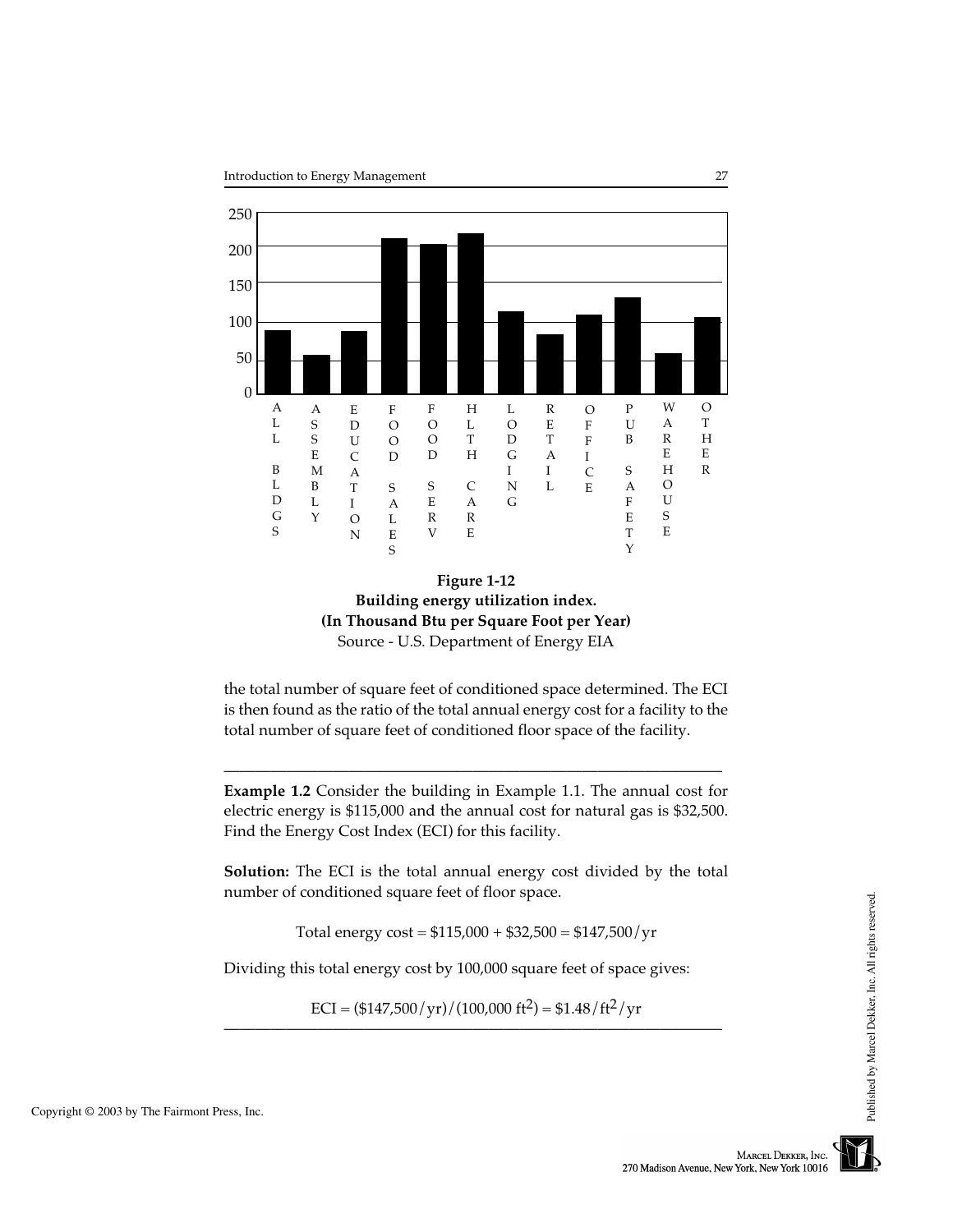The Energy Information Administration reported a value of the ECI for the average building as  $$1.19/ft^2$ /yr from 1995 data. The ECI for an average office building was  $$1.51/ft^2/yr$ .

#### 1.6.2.2 One-Shot Productivity Measures

The purpose of a one-shot productivity measure is illustrated in [Figure 1-13.](#page-28-0) Here the energy utilization index is plotted over time, and trends can be noted.

Significant deviations from the same period during the previous year should be noted and explanations sought. This measure is often used to justify energy management activities or at least to show their effect. For example, in Figure 1-13 an energy management (EM) program was started at the beginning of year 2. Its effect can be noted by comparing peak summer consumption in year 2 to that of year 1. The decrease in peaks indicates that this has been a good program (or a mild summer, or both).

[Table 1-3](#page-29-0) shows some often-used indices. Some advantages and disadvantages of each index are listed, but specific applications will require careful study to determine the best index.

[Table 1-4](#page-30-0) proposes some newer concepts. Advantages and disadvantages are shown, but since most of these concepts have not been utilized in a large number of companies, there are probably other advantages and disadvantages not yet identified. Also, there are an infinite number of possible indices, and only three are shown here.

#### **1.6.3 An Example Energy Accounting System**

General Motors Corporation has a strong energy accounting system which uses an energy responsibility method. According to General Motors, a good energy accounting system is implemented in three phases: (1) design and installation of accurate metering, (2) development of an energy budget, and (3) publication of regular performance reports including variances. Each phase is an important element of the complete system.

#### 1.6.3.1 The GM system

*Phase 1—Metering*. For execution of a successful energy accounting program, energy flow must be measured by cost center. The designing of cost center boundaries requires care; the cost centers must not be too large or too small. However, the primary design criterion is how much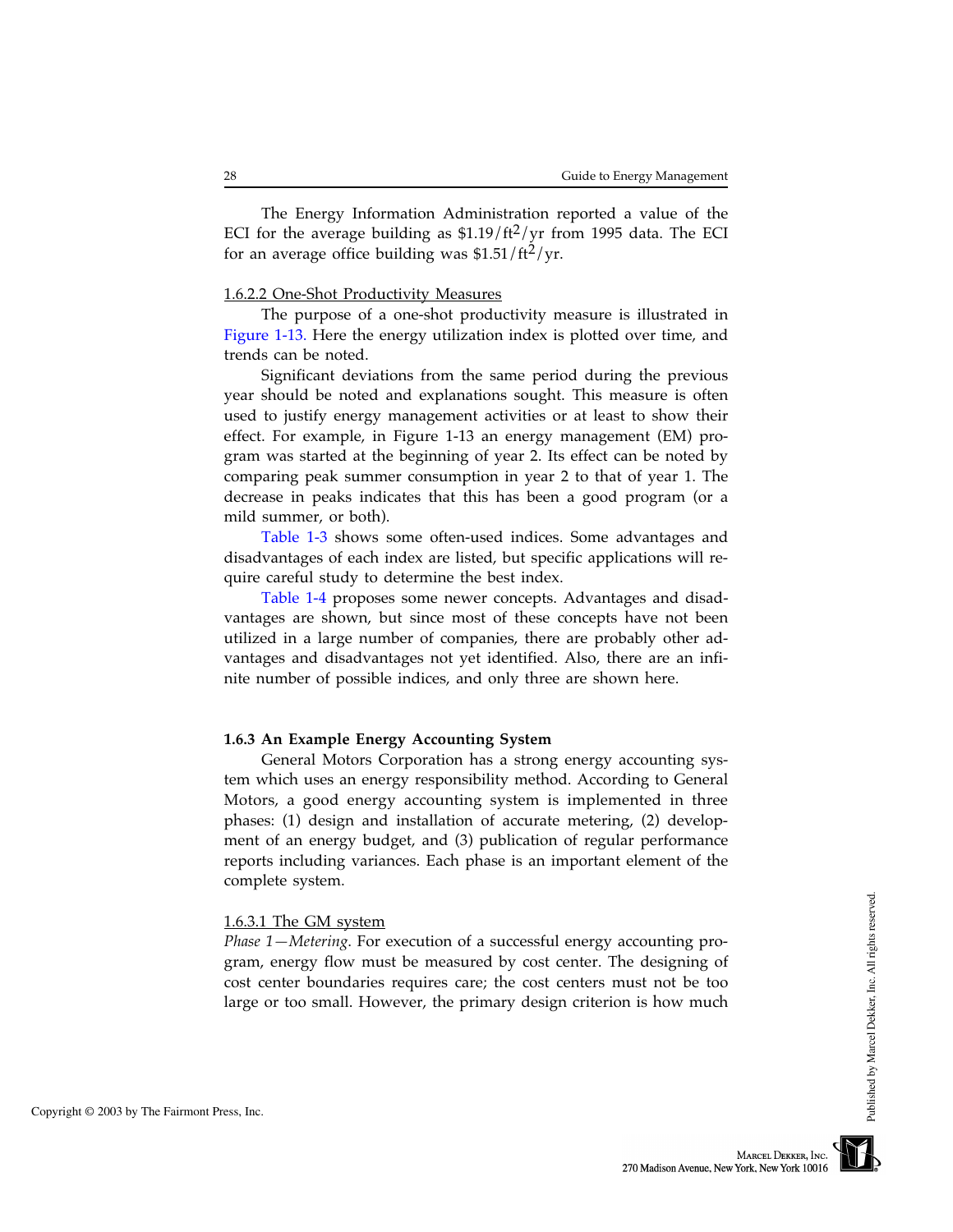<span id="page-28-0"></span>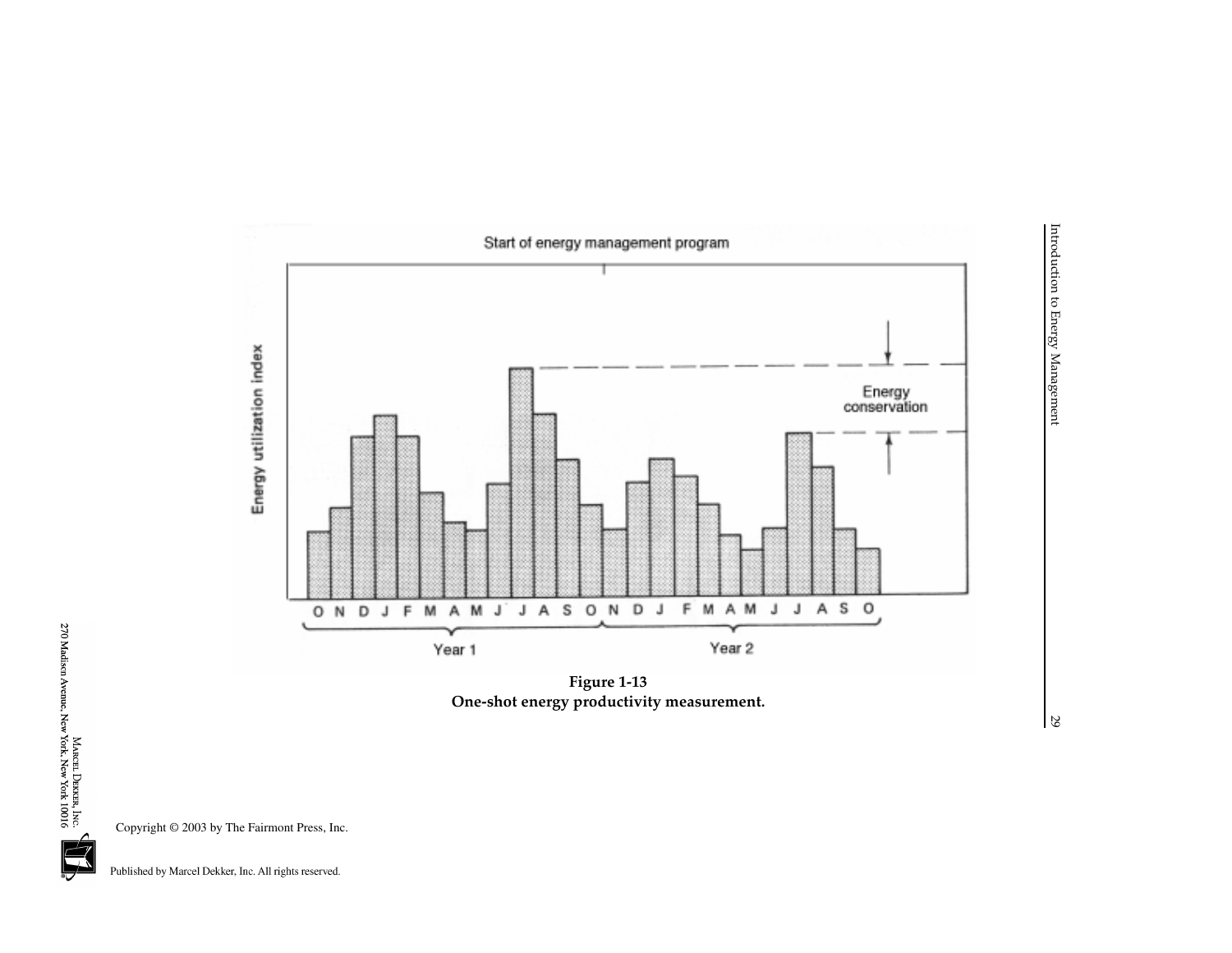<span id="page-29-0"></span>

| Productivity indicator             |          | Advantages                                                                                                          | Disadvantages |                                                                                            |  |
|------------------------------------|----------|---------------------------------------------------------------------------------------------------------------------|---------------|--------------------------------------------------------------------------------------------|--|
| Btu/unit of production<br>1.       | 1.<br>2. | Concise, neat<br>Often accurate when process                                                                        | 1.            | Difficult to define and meas-<br>ure "units"                                               |  |
|                                    | 3.       | energy needs are high<br>Good for interplant and company<br>comparison when appropriate                             |               | 2. Often not accurate (high<br>HVAC* and lighting makes energy<br>nonlinear to production) |  |
| Btu/degree day<br>2.               | 1.       | Concise, neat, best used when HVAC*<br>is a majority of energy bill                                                 | 1.            | Often not accurate (disregards<br>process needs)                                           |  |
|                                    | 2.       | Often accurate when process                                                                                         | 2.            | Thermally heavy buildings                                                                  |  |
|                                    | 3.       | needs are low or constant<br>Very consistent between plants, compan-<br>ies, etc. (all mfg can measure degree days) |               | such as mfg plants usually<br>do not respond to degree days                                |  |
| Btu/ft <sup>2</sup><br>3.          | 1.<br>2. | Concise, neat<br>Accurate when process needs are low or                                                             | 1.            | No measure of production<br>or weather                                                     |  |
|                                    | 3.       | constant and weather is consistent<br>Very consistent (all mfg can measure<br>square feet)                          | 2.            | Energy not usually linearly<br>proportional to floor space<br>(piecewise linear?)          |  |
|                                    | 4.       | Expansions can be incorporated directly                                                                             |               |                                                                                            |  |
| Combination, e.g., Btu/<br>4.      | 1.       | Measures several variables                                                                                          | 1.            | Harder to comprehend                                                                       |  |
| unit-degree day-ft <sup>2</sup> or | 2.       | Somewhat consistent, more<br>accurate than above measures                                                           |               |                                                                                            |  |
| Btu/unit-degree day                | 3.       | More tailor-made for specific needs                                                                                 |               |                                                                                            |  |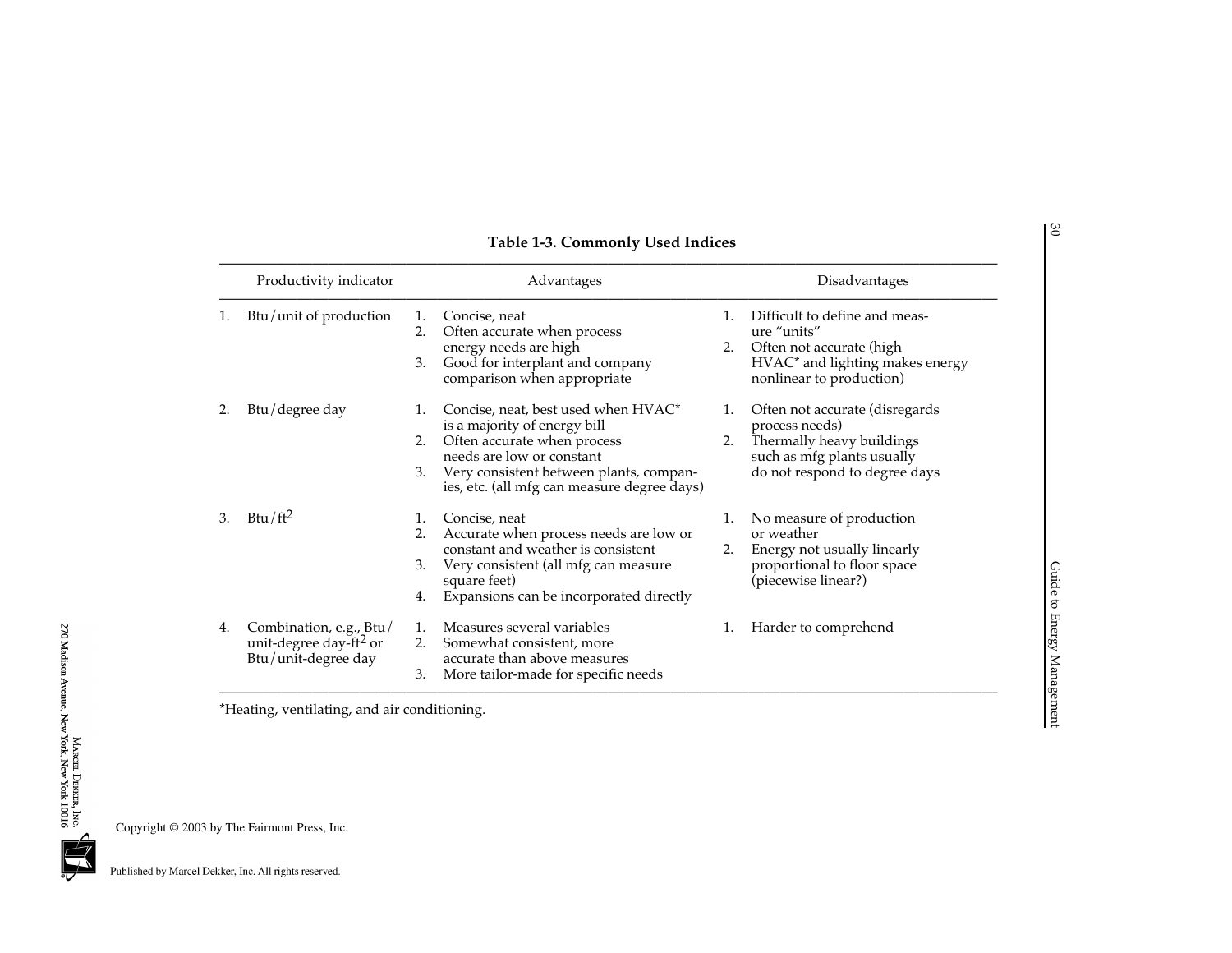<span id="page-30-0"></span>

|                                                                         |                      | Table 1-4<br><b>Proposed Indices</b>                                                                                                                                                                                   |          |                                                                                                                                                                               |
|-------------------------------------------------------------------------|----------------------|------------------------------------------------------------------------------------------------------------------------------------------------------------------------------------------------------------------------|----------|-------------------------------------------------------------------------------------------------------------------------------------------------------------------------------|
| Productivity indicator                                                  |                      | Advantages                                                                                                                                                                                                             |          | Disadvantages                                                                                                                                                                 |
| Btu/sales dollar                                                        | 1.                   | Easy to compute                                                                                                                                                                                                        | 1.       | Impact of inflation                                                                                                                                                           |
| 2.<br>\$ energy<br>(\$ sales) or (\$ profit) or (\$ value added)        | 2.<br>3.             | Really what's desired<br>Inflation cancels or shows<br>changing relative energy costs<br>Shows energy management<br>results, not just conservation<br>(e.g., fuel switching, demand<br>leveling, contingency planning) | 1.<br>2. | Very complex, e.g., lots<br>of variables affect profit<br>including accounting<br>procedures<br>Not good for general<br>employee distribution                                 |
| Btu/DL hour (or machine hour<br>3.<br>or shift) where DL = direct labor | 1.<br>2.<br>3.<br>4. | Almost a measure of production<br>(same advantage as in Table 1-3)<br>Data easily obtained when<br>already available<br>Comparable between plants<br>or industries<br>Good for high process energy needs               | 1.<br>2. | More complex, e.g., can't<br>treat a DL hour like a<br>unit of production<br>Energy often not propor-<br>tional to labor or<br>machine input, e.g., high<br>HVAC and lighting |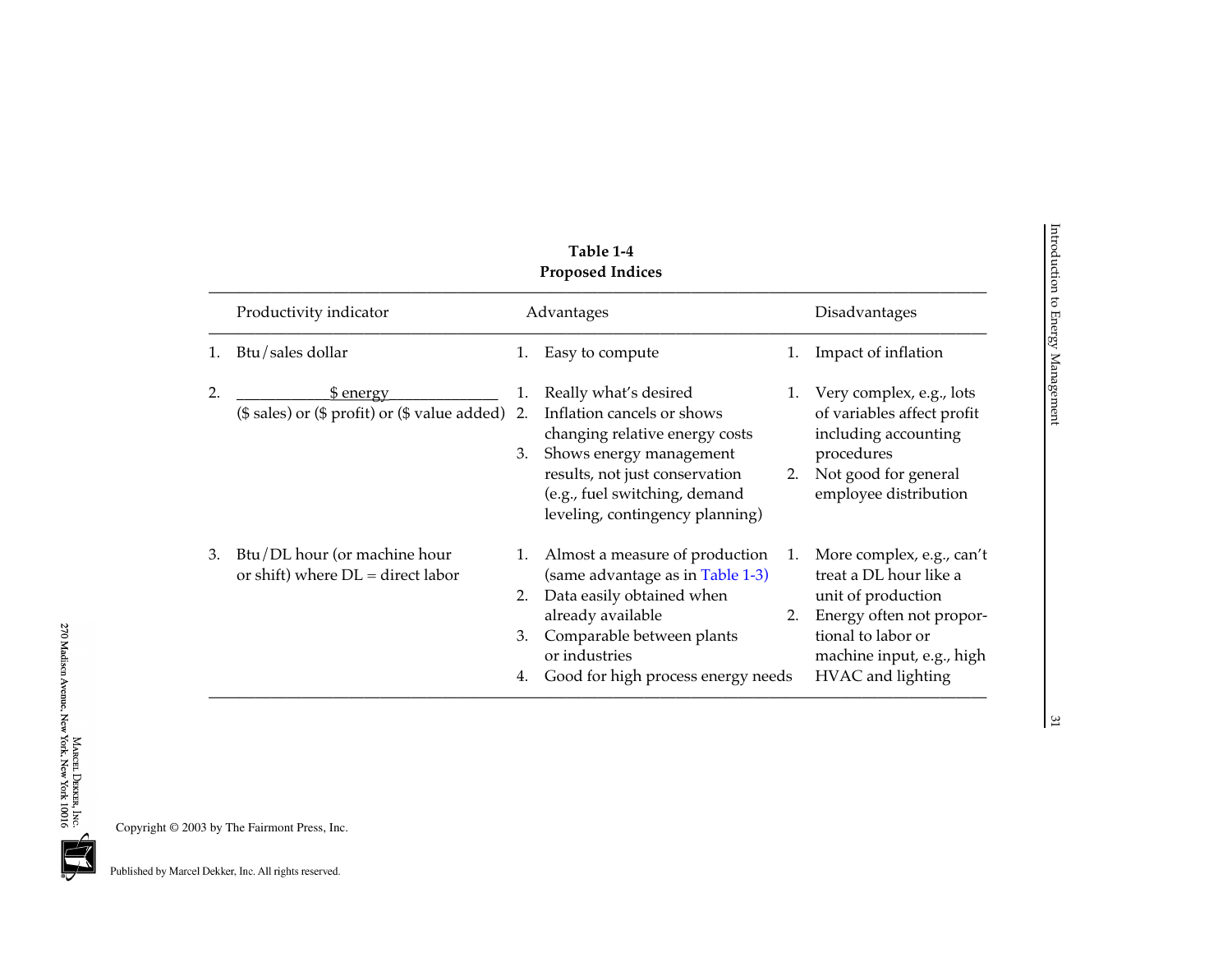energy is involved. For example, a bank of large electric induction heattreating furnaces might need separate metering even if the area involved is relatively small, but a large assembly area with only a few energy-consuming devices may require only one meter. Flexibility is important since a cost center that is too small today may not be too small tomorrow as energy costs change.

The choice of meters is also important. Meters should be accurate, rugged, and cost effective. They should have a good turndown ratio; a turndown ratio is defined as the ability to measure accurately over the entire range of energy flow involved.

Having the meters is not enough. A system must be designed to gather and record the data in a useful form. Meters can be read manually, they can record information on charts for permanent records, and/ or they can be interfaced with microcomputers for real-time reporting and control. Many energy accounting systems fail because the data collection system is not adequately designed or utilized.

*Phase 2—Energy Budget*. The unique and perhaps vital aspect of General Motors' approach is the development of an energy budget. The GM energy responsibility accounting system is somewhere between levels 3 and 4 of [Figure 1-11.](#page-24-0) If a budget is determined through engineering models, then it is a standard cost system and it is at level 4. There are two ways to develop the energy budget: statistical manipulation of historical data or utilization of engineering models.

**The Statistical Model.** Using historical data, the statistical model shows how much energy was utilized and how it compared to the standard year(s), but it does not show how efficiently the energy was used. For example, consider the data shown in [Table 1-5.](#page-32-0)

The statistical model assumes that the base years are characteristic of all future years. Consequently, if 1996 produced 600 units with the same square footage and degree days as 1995, 1000 units of energy would be required. If 970 units of energy were used, the difference (30 units) would be due to conservation.

We could use multiple linear regression to develop the parameters for our model, given as follows:

energy forecast = 
$$
a
$$
(production level) +  $b$ (ft<sup>2</sup>) +  $c$ (degree days) (1-1)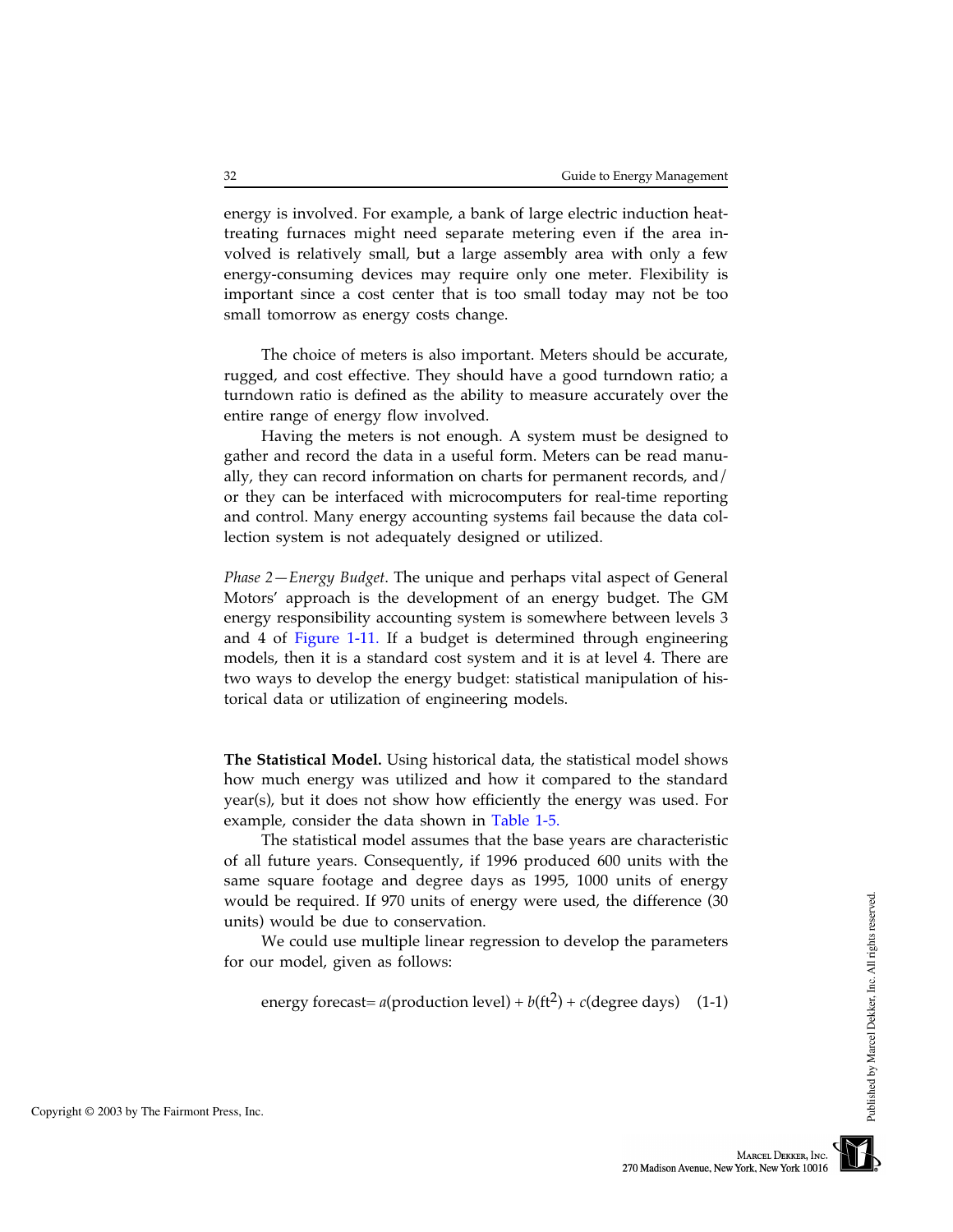<span id="page-32-0"></span>

|                       | Energy Data for Statistical Model <sup>a</sup> |         |         |  |  |  |
|-----------------------|------------------------------------------------|---------|---------|--|--|--|
|                       | 1995                                           | 1996    | 1997    |  |  |  |
| Total energy (units)  | 1,000                                          | 1,100   | 1,050   |  |  |  |
| Production (units)    | 600                                            | 650     | 650     |  |  |  |
| Square feet           | 150,000                                        | 150,000 | 170,000 |  |  |  |
| Degree days (heating) | 6,750                                          | 6,800   | 6,800   |  |  |  |
|                       |                                                |         |         |  |  |  |

**Table 1-5 Energy Data for Statistical Modela**

aTaken, in part, from R.P. Greene, (see the Bibliography).

We can rewrite this in the following form:

 $X_4 = aX_1 + bX_2 + cX_3$ 

where  $X_1$ = production (units)  $X_2$  = floor space (ft<sup>2</sup>)  $X_3$  = weather data (degree days)  $X_4$  = energy forecast (Btu)

Degree days are explained in detail in [Chapter Two, section 2.1.1.2.](#page-4-0) Their use provides a simple way to account for the severity of the weather, and thus the amount of energy needed for heating and cooling a facility. Of course, the actual factors included in the model will vary between companies and need to be examined carefully.

Multiple linear regression estimates the parameters in the universal regression model in Equation 1-1 from a set of sample data. Using the base years, the procedure estimates values for parameters a, b, and c in Equation 1-1 in order to minimize the squared error where

squared error = 
$$
\sum_{\text{base}} (X_4^i \pm X_4)^2
$$
 (1-2)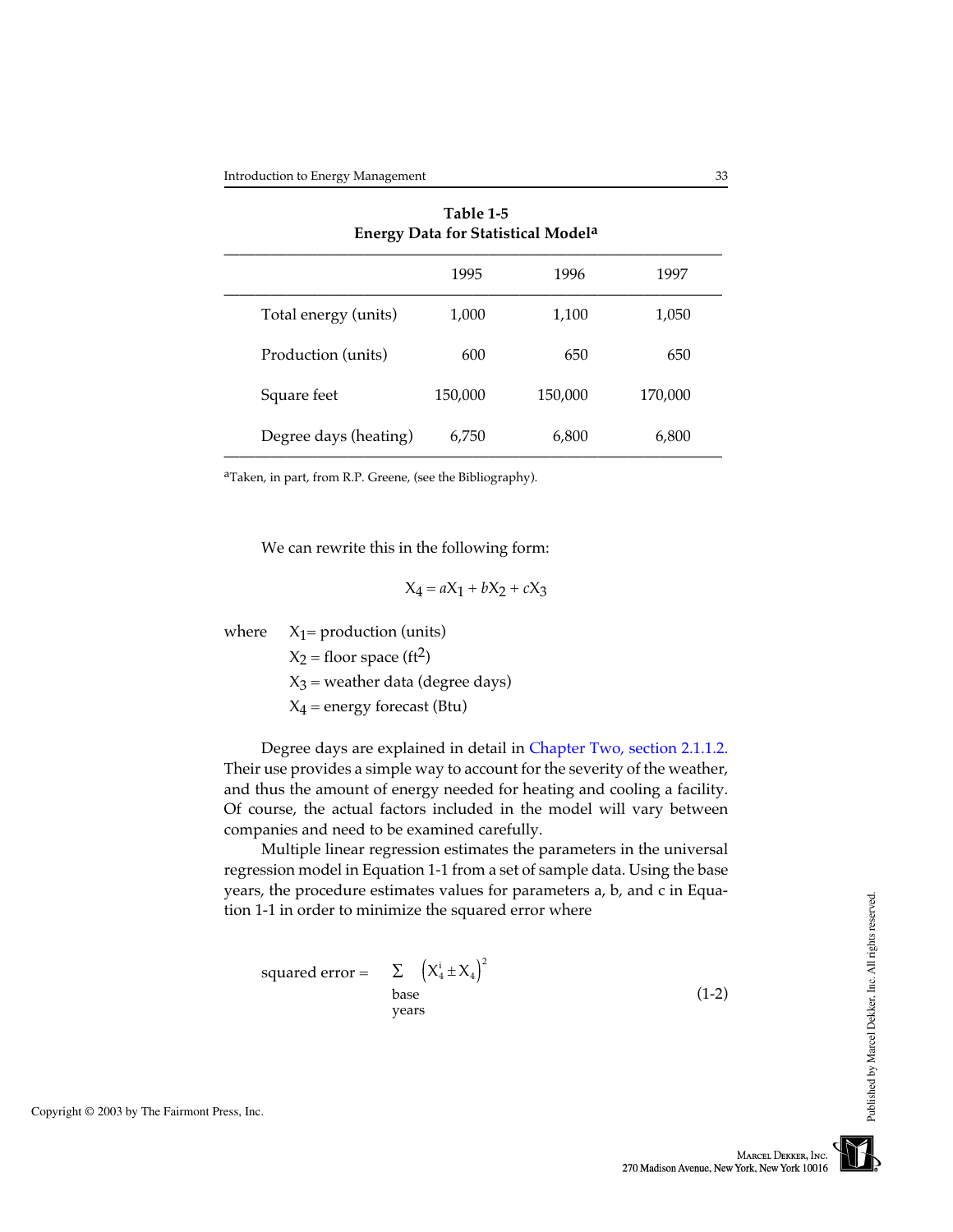with  $X_4$  = energy forecast by model

 $\chi_4^{\rm i}$ = actual energy usage

The development and execution of this statistical model is beyond the scope of this book. However, regardless of the analytical method used, a statistical model does not determine the amount of energy that ought to be used. It only forecasts consumption based on previous years' data.

**The engineering model.** The engineering model attempts to remedy the deficiency in the statistical model by developing complete energy balance calculations to determine the amount of energy theoretically required. By using the first law of thermodynamics, energy and mass balances can be completed for any process. The result is the energy required for production. Similarly, HVAC and lighting energy needs could be developed using heat loss equations and other simple calculations. Advantages of the engineering model include improved accuracy and flexibility in reacting to changes in building structures, production schedules, etc. Also, computer programs exist that will calculate the needs for HVAC and lighting.

*Phase 3—Performance Reports*. The next step is the publication of energy performance reports that compare actual energy consumption with that predicted by the models. The manager of each cost center should be evaluated on his or her performance as shown in these reports. The publication of these reports is the final step in the effort to transfer energy costs from an overhead category to a direct cost or at least to a direct overhead item. One example report is shown i[n Figure 1-14.](#page-34-0)

Sometimes more detail on variance is needed. For example, if consumption were shown in dollars, the variation could be shown in dollars and broken into price and consumption variation. Price variation is calculated as the difference between the budget and the actual unit price times the present actual consumption. The remaining variation would be due to a change in consumption and would be equal to the change in consumption times the budget price. This is illustrated in Example 1.3. Other categories of variation could include fuel switching, pollution control, and new equipment.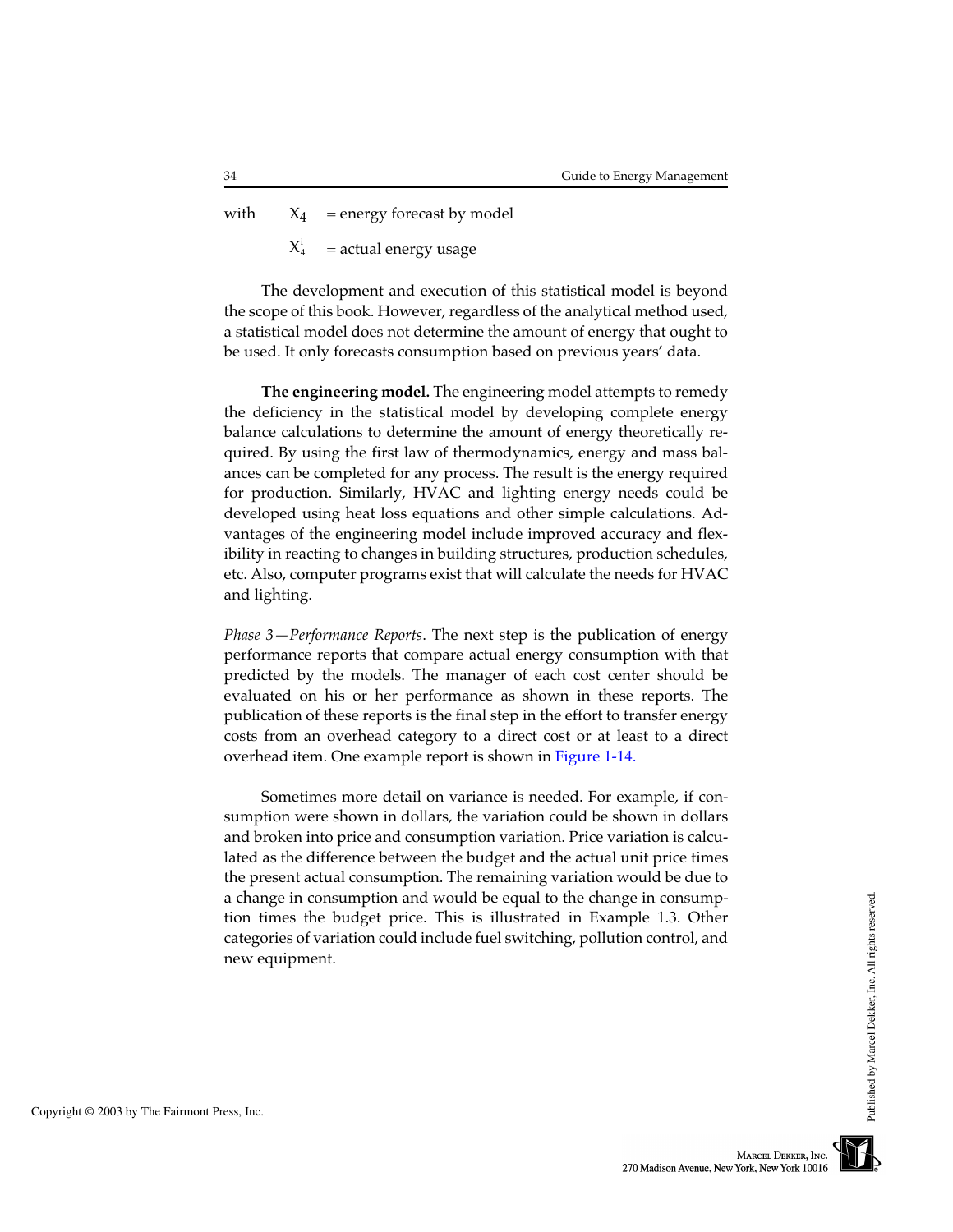<span id="page-34-0"></span>

|              | Actual | Budget | Variance | $%$ variance |
|--------------|--------|--------|----------|--------------|
| Department A |        |        |          |              |
| Electricity  | 2000   | 1500   | $+500$   | $+33.3%$     |
| Natural gas  | 3000   | 3300   | $-300$   | $-9.1\%$     |
| Steam        | 3500   | 3750   | $-250$   | $-6.7\%$     |
| Total        | 8500   | 8550   | $-50$    | $-0.6\%$     |
| Department B |        |        |          |              |
| Electricity  | 1500   | 1600   | $-100$   | $-6.2\%$     |
| Natural gas  | 2000   | 2400   | $-400$   | $-16.7%$     |
| Fuel oil     | 1100   | 1300   | $-200$   | $-15.4%$     |
| Coal         | 3500   | 3900   | $-400$   | $-10.2%$     |
| Total        | 8100   | 9200   | $-1100$  | $-11.9\%$    |
| Department C |        |        |          |              |
|              |        |        |          |              |
|              |        |        |          |              |

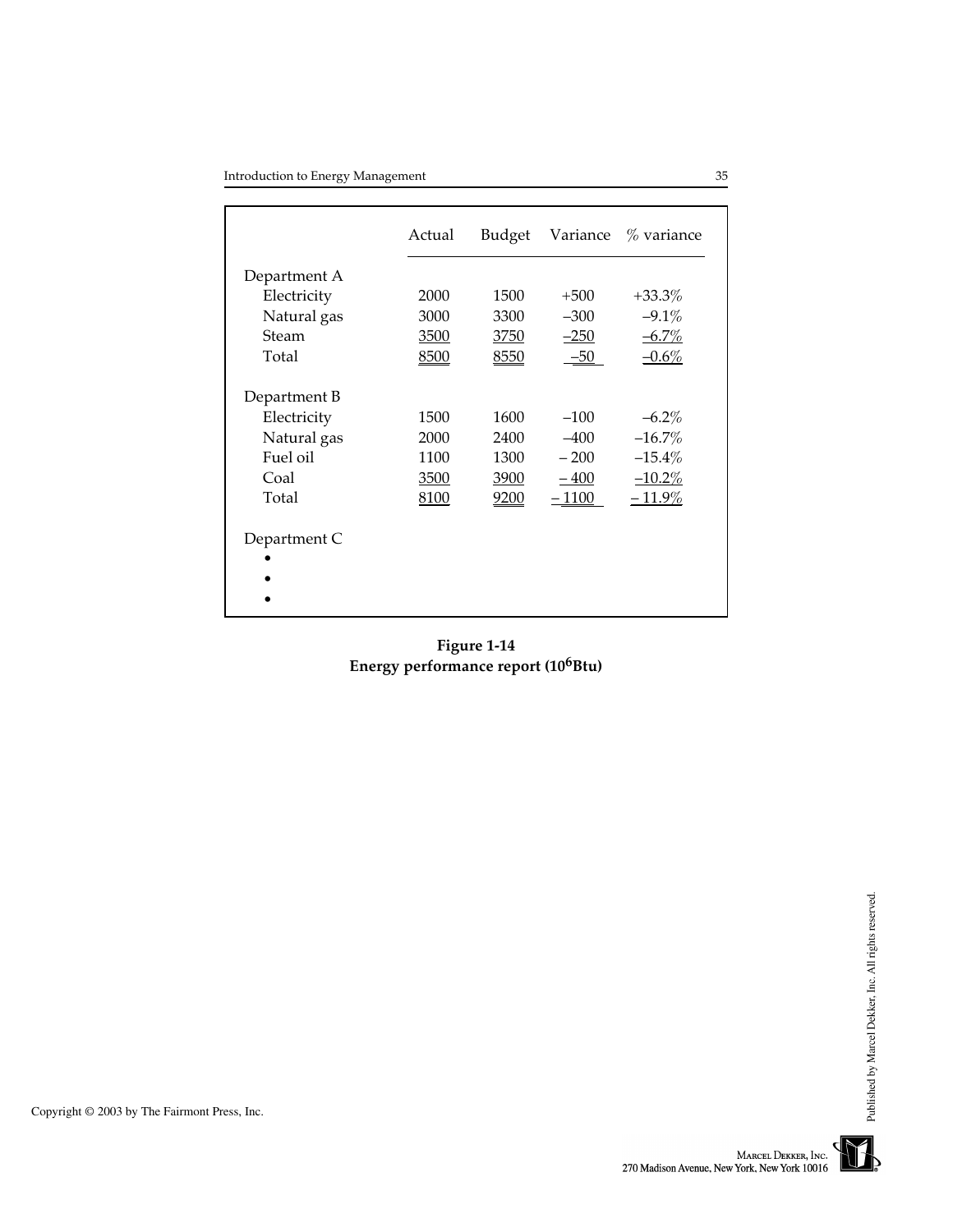|                                |                  |                  |                        |                        |                       |                                            | that the total consumption (at old prices) was reduced by \$5631. The total energy cost, however, went up by \$500,<br>which was due to a substantial price variation of \$6131. Consequently, total energy costs increased to \$34,000. |
|--------------------------------|------------------|------------------|------------------------|------------------------|-----------------------|--------------------------------------------|------------------------------------------------------------------------------------------------------------------------------------------------------------------------------------------------------------------------------------------|
|                                | [A]              | [B]              | [C]                    | [D]                    | [E]                   | $[{\rm F}]$                                | [G]<br>$E - F$ or $(B^b - A^b)C$                                                                                                                                                                                                         |
|                                | Actual<br>\$     | Budget<br>\$     | Unit price<br>(budget) | Unit price<br>(actual) | $A - B^a$<br>variance | $(D - C)$ A <sup>b</sup><br>price variance | consumption<br>variance                                                                                                                                                                                                                  |
| Department<br>(source)         | $10^6$ Btu       | $10^6$ Btu       | $$/10^6$ Btu           | $$/10^6$ Btu           |                       |                                            |                                                                                                                                                                                                                                          |
| Heat treating<br>(electricity) | \$9,000<br>2,000 | \$8,500<br>2,125 | \$4.00                 | \$4.50                 | $+ $500$              | $+ $1000$                                  | $-$ \$500                                                                                                                                                                                                                                |
| (natural gas)                  | 15,000<br>4,808  | 16,000<br>6,400  | 2.50                   | 3.12                   | $-1000$               | $+2980$                                    | $-3980$                                                                                                                                                                                                                                  |
| (steam)                        | 10,000<br>2,242  | 9,000<br>2,571   | 3.50                   | 4.46                   | $+1000$               | $+2151$                                    | $-1151$                                                                                                                                                                                                                                  |
| (total)                        | \$34,000         | \$33,500         |                        |                        | $+ $500$              | $+ $6131$                                  | $-$ \$5631                                                                                                                                                                                                                               |

**Figure 1-15 Energy cost in dollars by department with variance analysis.**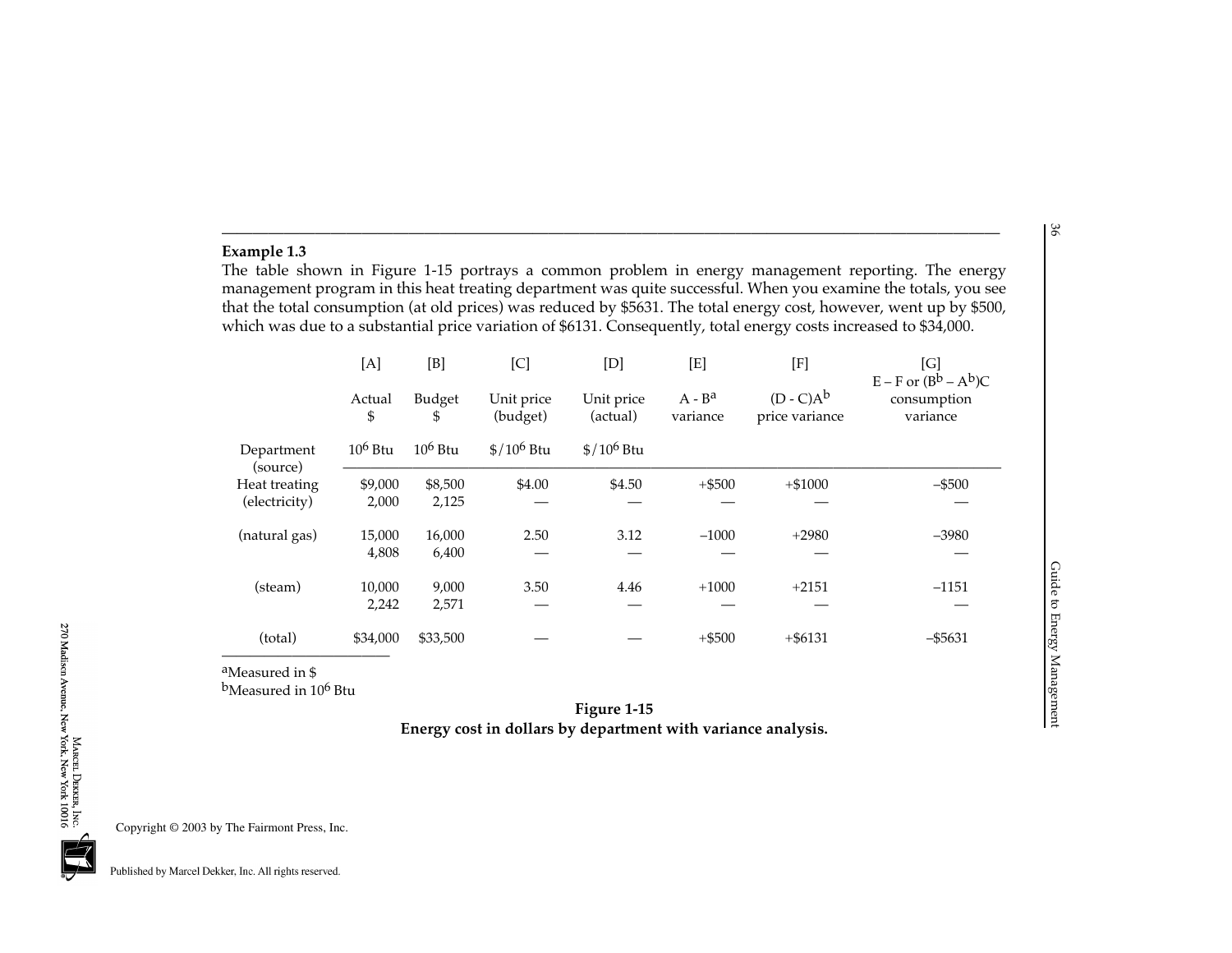$$
2125(4.50) + 6400(3.12) + 2571(4.46) = $40,997.
$$

However, had energy consumption not been reduced, the total energy cost would have been:<br>  $2125(4.50) + 6400(3.12) + 2571(4.46) = $40,997$ .<br>
The total cost avoidance therefore was:<br>  $$40,997 - $34,000 = $6997$ <br>
which is the drop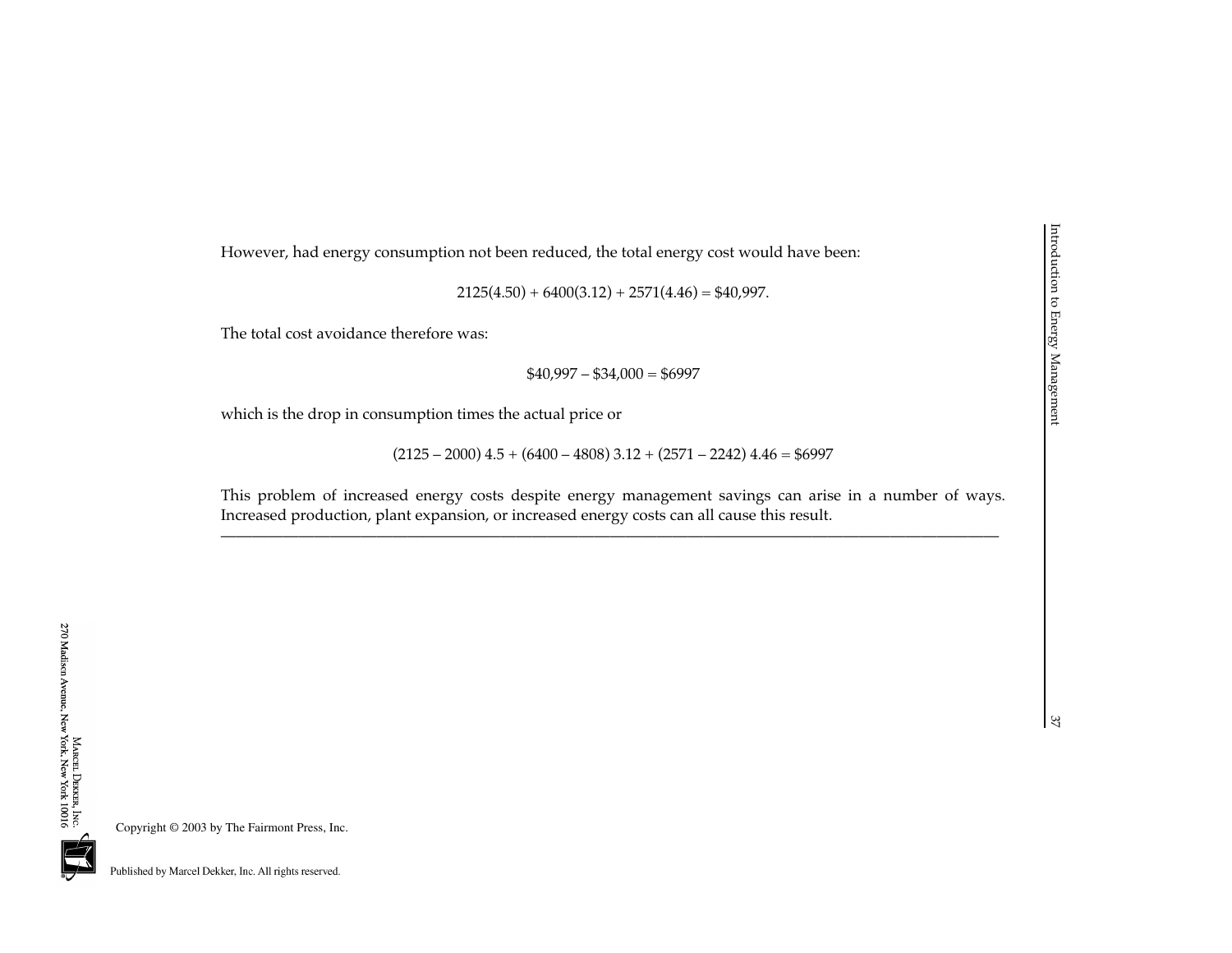# **1.7 SUMMARY**

This chapter has discussed the need for energy management, the historical use of energy, and the design, initiation, and management of energy management programs. The chapter emphasizes energy accounting, especially cost center accounting and necessary submetering.

We defined an energy management activity as any decision that involves energy and affects the profit level. Anything that improves profits and/or enhances competitive positions is considered effective energy management, and anything else is poor energy management. The motivation for starting energy management programs is multi-faceted and varies among companies. The following outline lists the major reasons:

- Economic—Energy management will improve profits and enhance competitive positions.
- National good—Energy management is good for the U.S. economy as the balance of payments becomes more favorable and the dollar stronger.

Energy management makes us less vulnerable to energy cutoffs or curtailments due to political unrest or natural disasters elsewhere.

Energy management is kind to our environment as it eases some of the strain on our natural resources and may leave a better world for future generations.

In designing an energy management program, several ingredients are vital:

- Top Management commitment. Commitment from the top must be strong and highly visible.
- One-person responsibility. The responsibility for the energy management program must lie in one person who reports as high in the organization structure as possible.
- Committee backup. The energy management coordinator must have the support of two committees. The first is a steering committee, which provides direction for the program. The second is a technical committee, which provides technical backup in the necessary engineering disciplines.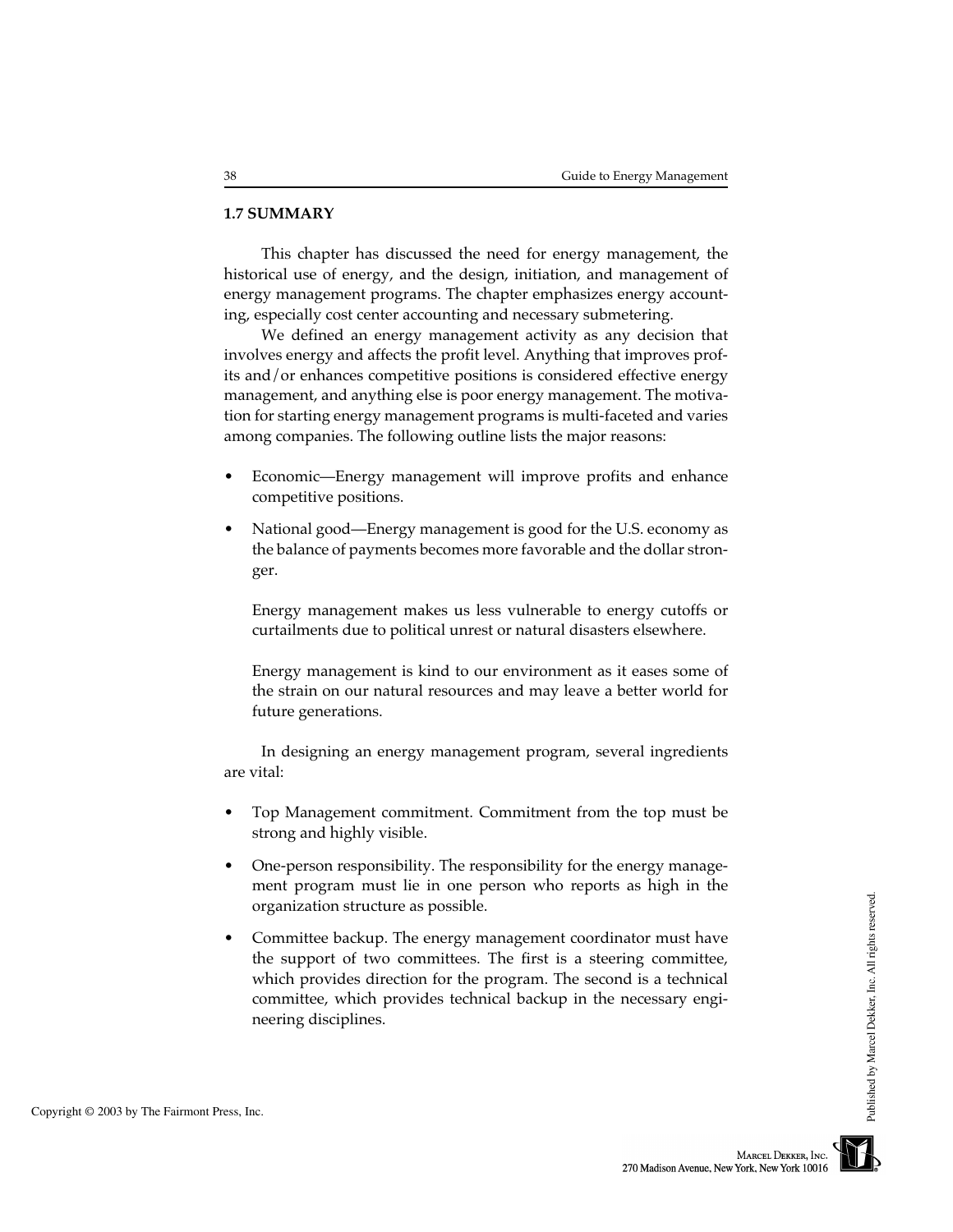- Reporting and monitoring. An effective monitoring and reporting system for energy consumption must be provided.
- Training. Energy management is a unique undertaking. Hence, training and retraining at all levels is required.

To successfully start an energy management program, some publicity must accompany the early stages. This can be achieved with news releases, films, plant meetings, or a combination of them. Early project selection is a critical step. Early projects should be visible, and should have good monetary returns, with few negative consequences.

Management and creative personnel are always critical components of an energy management program. Tough, specific, and measurable goals need to be developed. Once the goals are established, management should carefully monitor the results, but the energy management staff should be allowed to perform its functions. Staff and management need to realize that (1) energy costs, not consumption, are to be controlled (2) energy should be a direct cost—not an overhead item, and (3) only the main energy consumers need be metered and monitored closely.

Energy accounting is the art and science of tracing Btu and energy dollar flow through an organization. Cost center orientation is important, as are comparison to some standard or base and calculations of variances. Causes for variances must then be sought. General Motor's energy responsibility accounting system was discussed in some detail. However, no accounting system is a panacea, and any system is only as accurate as the metering and reporting systems allow it to be.

# **REFERENCES**

- 1. The National Energy Strategy, Interim Report, *Chapter on Commercial Energy Use*, U.S. Department of Energy, Washington, D.C., April 2, 1990, p. 26.
- 2. The National Energy Strategy, Interim Report, *Chapter on Industrial Energy Use*, U.S. Department of Energy, Washington, D.C., April 2, 1990, p. 31.
- 3. Energy Information Administration, *Manufacturing Energy Consumption Survey: Changes in Energy Efficiency 1985-1991*, U.S. Department of Energy, Washington, D.C., October, 1995.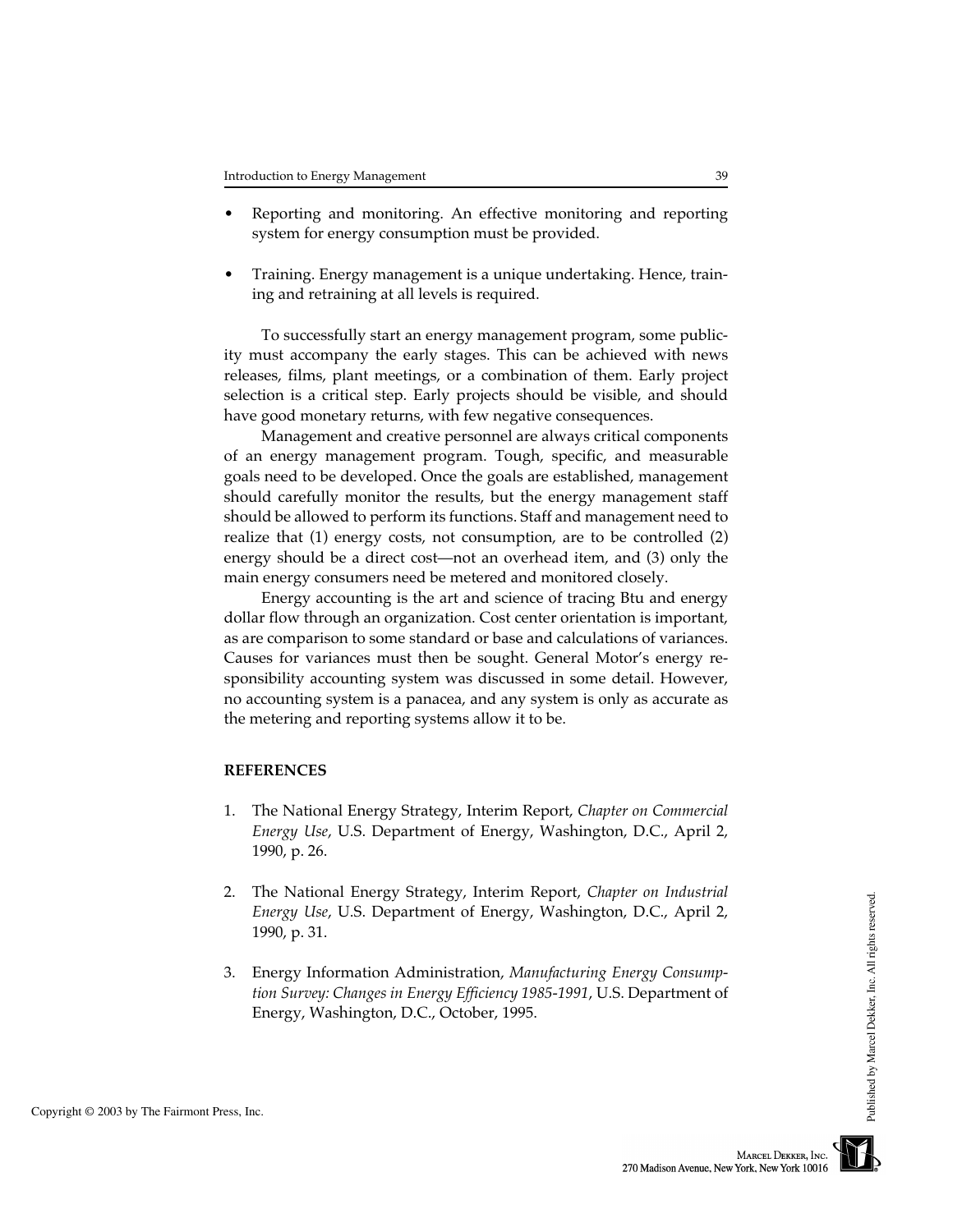- 4. The National Energy Strategy, *Chapter on Industrial Energy Use*, U.S. Department of Energy, Washington, D.C., April 2, 1990, p. xx.
- 5. Aspenson, R.L., *Testimony to the U.S. Department of Energy on the National Energy Strategy, Hearing on Energy and Productivity*, Providence, RI, December 1, 1989.
- 6. Applebaum, Bruce and Mark Oven, "Energy Management Skills for Energy Engineers," *Energy Engineering*, Vol. 89, No. 5, 1992, pp. 52-80.
- 7. Energy Information Administration, *Commercial Buildings Consumption and Expenditures 1992,* Energy Information Administration (EIA), U.S. Department of Energy, Washington, D.C., April, 1995.

# **BIBLIOGRAPHY**

- Barrett, John A., "Energy Accounting Systems for Existing Buildings," ASHRAE Journal, January 1979, p. 56.
- "Btu Accounting," client newsletter, Seidman and Seidman, Certified Public Accountants, Grand Rapids, MI, 1980.
- Capehart, Barney L., "Energy Management," Chapter 70 in the *Handbook of Industrial Engineering*, Second Edition, John Wiley and Sons, Inc., New York, 1992.
- Capehart, Barney L. and Mark Spiller, "Energy Auditing," Chapter 3 in the *Energy Management Handbook*, Second Edition, Fairmont Press, 1993.
- Energy Conservation and Program Guide for Industry and Commerce, GPO, Washington, DC, September 1974.
- Energy Conservation Trends—Understanding the Factors That Affect Conservation in the U.S. Economy, U.S. Department of Energy, DOE/ PE-0092, September, 1989.
- *Energy Management for the Year 2000*, A Handbook prepared by the National Electrical Contractors Association and the National Electrical Manufacturers Association, Washington, DC, First Edition, 1993.